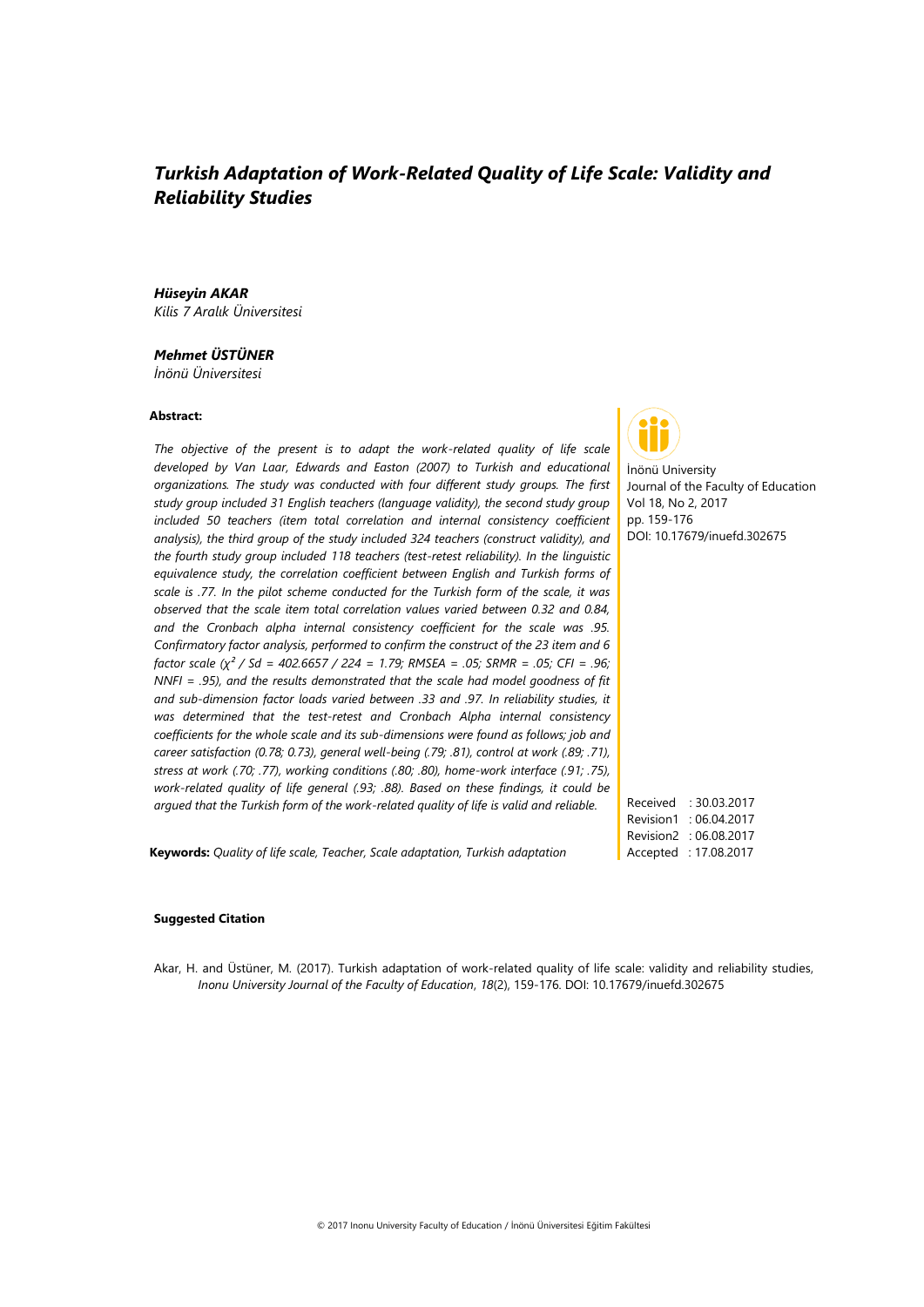### **EXTENDED ABSTRACT**

#### **Introduction**

Organizations are social structures created by people to achieve specific goals. Maintaining their existence for several years depends on achievement of these goals. Certainly, humans are one of the most important factors for the achievement of the objectives by modern organizations. According to Turunç, Tabak, Şeşen and Türkyılmaz (2010), neglecting the human element in organizations could affect the employees, the efficiency, productivity and climate of the organization negatively. Thus, it is necessary for organizations to use their human resources effectively in order to achieve their goals and achieve success. The efficient use of human resources in organizations is associated with the human-oriented quality of work life approach. According to Demir (2011), the quality of work life approach is the transition from a system that regards individuals as machines to a system that places emphasis on people. According to Huzzard (2003: 21), quality of work life refers to humanization of work, improvement of working conditions, the protection of employees and the creation of a democratic work environment (Huzzard, 2003: 21). According to previous studies, quality of work life leads to the formation of organizational identity by the employees, improves their professional performance, job satisfaction and professional initiatives, reduces absenteeism, intention to quit the job and levels of experiencing burnout (Donalson, 2000; Pedler, Burgoyne and Boydell, 2001; Waitayangkook, 2003; Kheirandish, 2009; Preffer, 2004), thus creating an efficient and productive organization. Measurable dimensions of quality of work life were first determined by Walton (1975) and the first experimental work was conducted by Taylor (1978) (Rai, 2013). Following Walton (1975), different researchers in different parts of the world have differentiated the quality of work life of employees into various measurable behavioral dimensions (Gadon, 1984, Mirvis and Lawler, 1984, Baba and Jamal, 1991, Lau and May, 1998, Wyatt and Wah, 2001; Ellis and Pompli, 2002, Van Laar, Edwards and Easton, 2007, Rethinam and Maimunah, 2008, Al Muftah and Lafi, 2011, Stephen, 2012). Van Laar, Edwards and Easton (2007) were among the researchers who divided the quality of work life into measurable behavioral dimensions and developed a work-related quality of life scale. The work-related quality of life scale developed by Van Laar, Edwards and Easton (2007) to measure the quality of work life of healthcare workers was composed of 6 behavioral dimensions. Dimensions of this scale were job and career satisfaction, general well-being, control at work, stress at work, working conditions and home-work interface.

#### *Purpose*

The objective of the present study was to adapt the work-related quality of life scale, developed by Van Laar, Edwards and Easton (2007) to measure the quality of work life of healthcare workers, to Turkish and educational organizations. In this context, the validity and reliability studies were conducted on the Turkish version of the scale.

#### *Method*

The work-related quality of life scale, developed by Van Laar, Edwards and Easton (2007) includes 23 items and 6 factors. Dimensions of the scale are job and career satisfaction (1, 3, 8, 11, 18, 20), general well-being (4, 9, 10, 15, 17, 21), control at work (2, 12, 23) (7, 19), working conditions (13, 16, 22) and home-work interface (5, 6, 14). Items 7, 9 and 19 in the scale are inverse scored. The scale is a 5-point Likert type (1 =  $\mathsf I$ strongly disagree .... 5 = I strongly agree) scale. The Cronbach alpha internal consistency coefficient for the scale was .91, and the Cronbach alpha internal consistency coefficient for the subscales ranged between .75 and .88.

The study was conducted with 4 different study groups that included teachers working in public schools affiliated to the Ministry of National Education in the province of Gaziantep in Turkey in 2015-2016 academic year. The first study group included 31 English teachers working in Gaziantep to ensure linguistic validity of the scale. The second study group consisted of 50 teachers to analyze the internal consistency and item total correlation values. The third study group included 324 teachers to conduct confirmatory factor analysis to test the scale construct validity. The fourth study group consisted of 118 teachers for test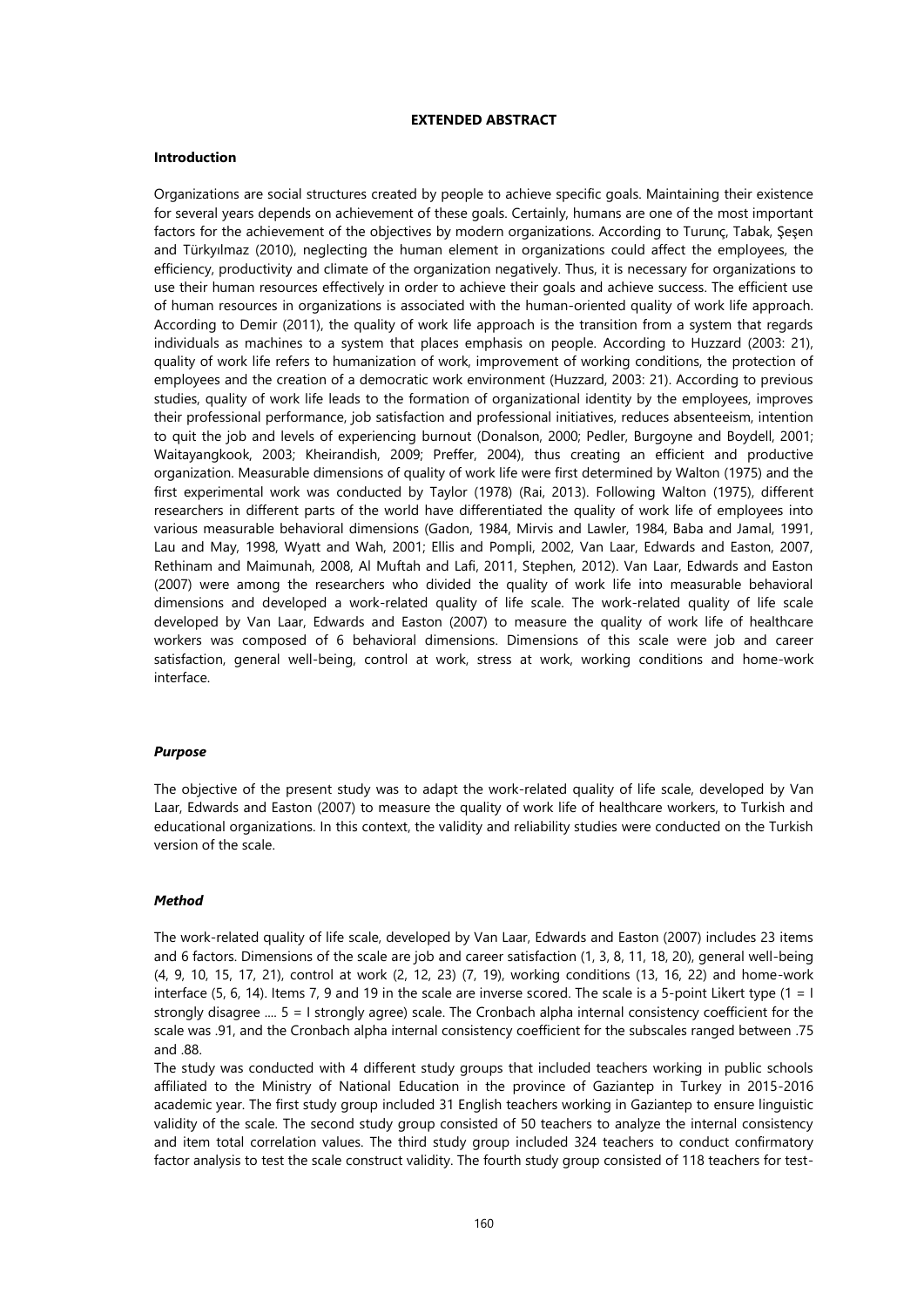retest reliability to test the reliability of the scale. The study data were analyzed with SPSS and AMOS computer-aided statistical software.

# *Findings*

In the linguistic equivalence study, it was found that the correlation coefficient between English and Turkish forms of the scale was .77. In the pilot scheme conducted with the Turkish form of the scale, it was observed that the item total correlation value for scale items varied between .32 and .84, and the scale Cronbach alpha internal consistency coefficient was .95. Confirmatory factor analysis was conducted to confirm the construct validity of the scale including 23 items and 6 factors ( $\chi^2$  / Sd = 402.6657 / 224 = 1.79; RMSEA = .05; SRMR = .05; CFI = .96; NNFI = .95), and the results showed that the sub-dimension factor loads of the scale changed between .33 and .97. Reliability studies conducted on the scale demonstrated that the test-retest and Cronbach alpha internal consistency coefficients for the scale sub-dimensions and the whole scale were as follows: job and career satisfaction (.78; .73), general well-being (.79; .81), control at work (.89; .71), stress at work (.70; .77), work conditions (.80; .80), home-work interface (.91; .75), and workrelated quality of life in general (.93; .88). Based on these findings, it could be argued that the Turkish form of the scale of quality of work life was valid and reliable.

# *Discussion & Conclusion*

The objective of the present study was to adapt the work-related quality of life scale, developed by Van Laar, Edwards and Easton (2007) to measure the perceptions of healthcare workers on the quality of work life, to Turkish and educational organizations. In this context, the present study was conducted to test the validity and reliability of the Turkish version of the scale. First, the scale was translated to Turkish based on the principles set by Savaşır (1994) and Brislin, Lonner and Thorndike (1973). Subsequently, the linguistic validity of the scale was tested, item total correlations and Cronbach alpha internal consistency values for the scale items were determined with a pilot scheme, confirmatory factor analysis was conducted for construct validity, and finally, test-retest reliability and Cronbach alpha internal consistency values were calculated. Based on all these analyzes and the obtained results, it was determined that the Turkish version of the work-related quality of life scale, developed by Van Laar, Edwards and Easton (2007), was valid and reliable and could be used to determine the quality of work life of teachers employed in educational institutions in Turkey.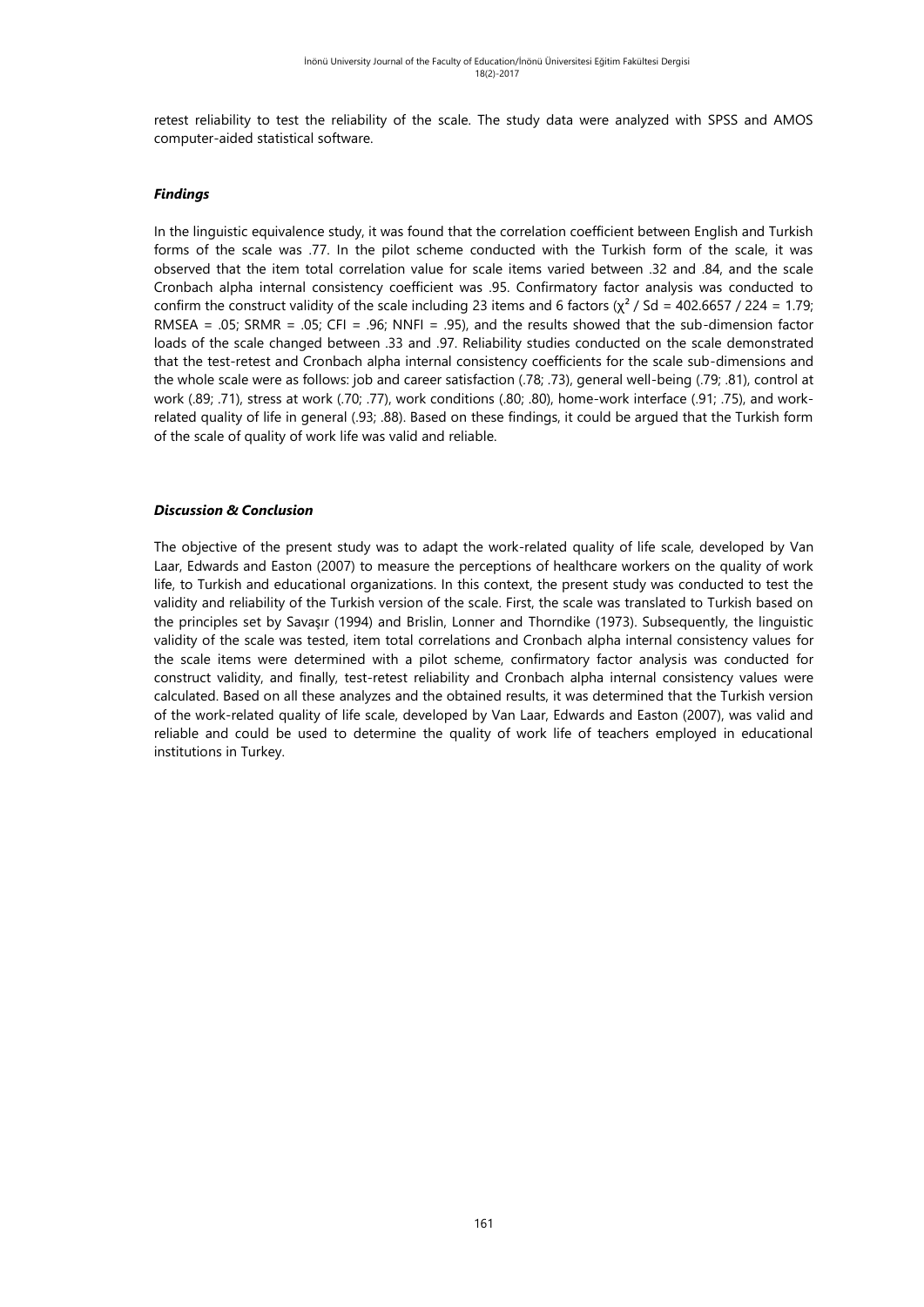# *İş Yaşam Kalitesi Ölçeğinin Türkçe Uyarlaması: Geçerlik ve Güvenirlik Çalışması<sup>1</sup>*

*Hüseyin AKAR Kilis 7 Aralık Üniversitesi*

*Mehmet ÜSTÜNER İnönü Üniversitesi*

# **Öz**

*Bu araştırmanın amacı, Van Laar, Edwards ve Easton (2007) tarafından geliştirilmiş* 

*olan iş yaşam kalitesi ölçeğini eğitim kurumlarında kullanılmak üzere Türk dil ve kültürüne uyarlamaktır. Araştırma dört farklı çalışma grubuyla yürütülmüştür. Araştırmanın birinci çalışma grubunu 31 İngilizce öğretmeni (dil geçerliği), araştırmanın ikinci çalışma grubunu 50 öğretmen (madde toplam korelasyon ve iç tutarlılık katsayılarının incelenmesi), araştırmanın üçüncü çalışma grubunu 324 öğretmen (yapı geçerliği), araştırmanın dördüncü çalışma grubunu 118 öğretmen (test-tekrar test güvenirliği) oluşturmaktadır. Dilsel eşdeğerlik çalışmasında, ölçeğin İngilizce ve Türkçe formu arasındaki korelasyon katsayısı .77'dir. Ölçeğin Türkçe formunun pilot uygulamasında, ölçek maddelerinin madde toplam korelasyon değerlerinin .32 ile .84 arasında değiştiği, ölçeğin genelinin Cronbach Alfa katsayısının .95 olduğu görülmüştür. Ölçeğin 23 madde ve 6 faktörden oluşan yapısını doğrulamak amacıyla yapılan doğrulayıcı faktör analizi sonucunda ölçeğin model uyumuna sahip olduğu (χ²/Sd = 402.6657/224 = 1.79; RMSEA = .05; SRMR = .05; CFI = .96; NNFI = .95), ayrıca ölçeğin alt boyutlarına ilişkin faktör yüklerinin .33 ile .97 arasında değiştiği sonucu elde edilmiştir. Ölçeğin güvenirliğinin incelenmesinde, ölçeğin alt boyutlarına ve geneline ilişkin test- tekrar test ve Cronbach Alfa katsayıları sırayla; iş ve kariyer memnuniyeti (.78; .73), genel iyi olma (.79; .81), işi kontrol edebilme (.89; .71), iş yaşamında stres (.70; .77), çalışma koşulları (.80; .80), aile-iş yaşamı dengesi (.91; .75), iş yaşam kalitesi genel (.93; .88). Bu bulgulara göre iş yaşam kalitesi ölçeğinin Türkçe formunun geçerli ve güvenilir olduğu söylenebilir.*

**Anahtar Kelimeler:** *İş Yaşam Kalitesi, Öğretmen, Ölçek Uyarlama, Türkçe Uyarlama*

Gönderim Tarihi : 30.03.2017 1. Düzeltme : 06.04.2017 2. Düzeltme : 06.08.2017 Kabul Tarihi : 17.08.2017

#### **Önerilen Atıf**

 $\overline{a}$ 

Akar, H. ve Üstüner, M. (2017). Iş yaşam kalitesi ölçeğinin Türkçe uyarlaması: geçerlik ve güvenirlik çalışması. *İnönü Üniversitesi Eğitim Fakültesi Dergisi*, *18*(2), 159-176. DOI: 10.17679/inuefd.302675

<sup>&</sup>lt;sup>1</sup> Bu makale İnönü Üniversitesi Eğitim Bilimleri Enstitüsü Eğitim Yönetimi ve Denetimi Bilim Dalı Doktora Programında Doç. Dr. Mehmet ÜSTÜNER'in danışmanlığında yapılan "Öğretmenlerin dönüşümcü liderlik, örgütsel adalet ve örgütsel destek algılarının iş yaşam kaliteleri üzerine etkisi" başlıklı doktora tezinden üretilmiştir.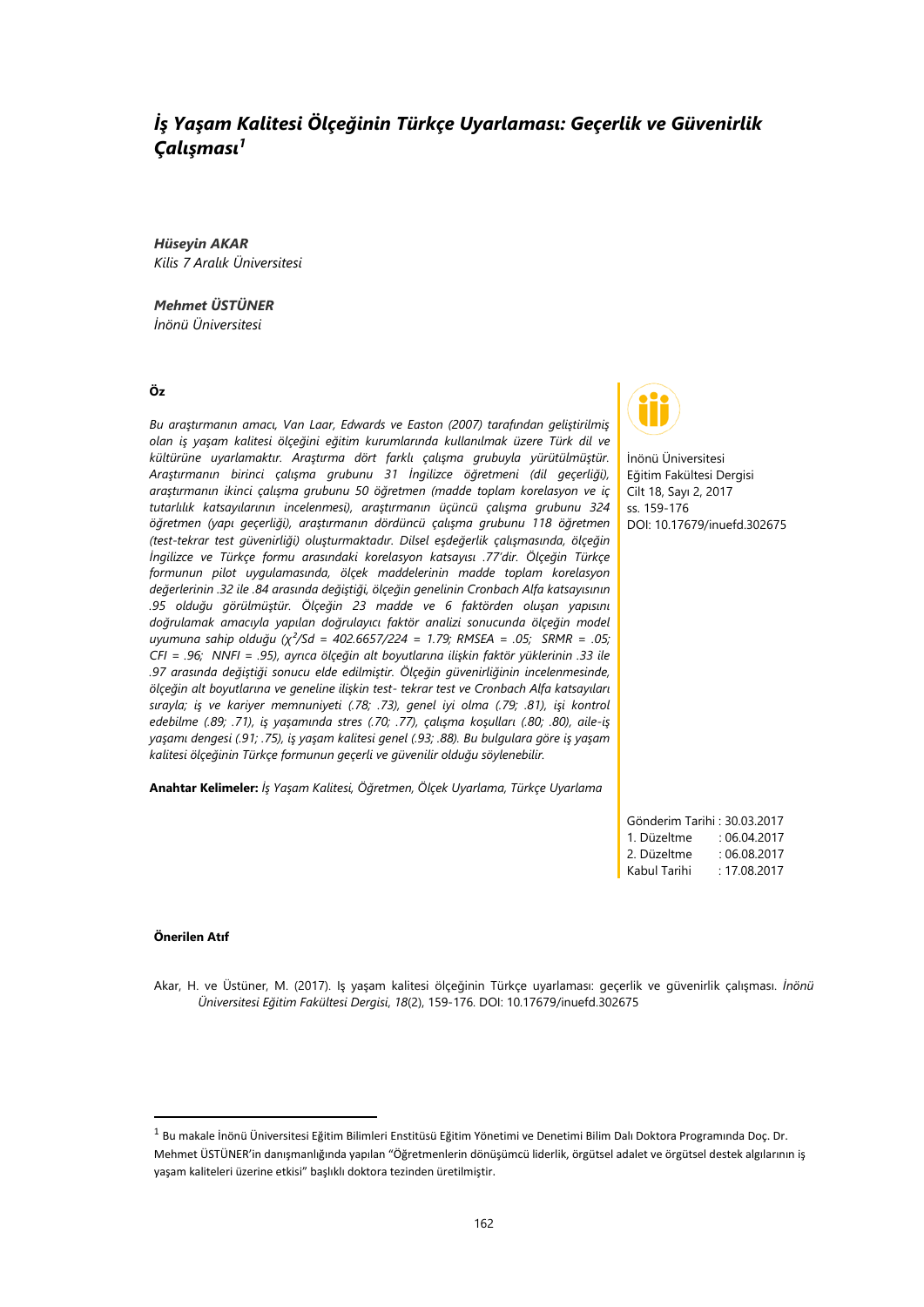# **GİRİŞ**

Örgütler belirli amaçları gerçekleştirmek üzere insanlar tarafından oluşturulmuş toplumsal yapılardır. Uzun yıllar varlıklarını devam ettirmeleri amaçlarını etkili bir biçimde gerçekleştirmelerine bağlıdır. Günümüz çağdaş örgütlerinin amaçlarını gerçekleştirmelerinde en önemli unsurlardan birisi kuşkusuz insandır. Turunç, Tabak, Şeşen ve Türkyılmaz'e (2010) göre örgütlerde insan unsuruna gereken önemin verilmemesi; çalışanları, örgütün etkililiğini, verimliliğini ve iklimini olumsuz yönde etkileyebilmektedir. Bu kapsamda örgütlerin amaçlarını etkili bir biçimde gerçekleştirmeleri ve başarı elde edebilmeleri için insan kaynaklarını etkili kullanmaları gerekmektedir. Örgütlerin insan kaynağını verimli kullanılabilmesi, yönetimde insanı temele alan, örgütte verimliği arttırmak kadar çalışanların işlerinden doyum almasını, kendilerini rahat ve güvende hissetmelerini sağlamaya yönelik sağlıklı bir çalışma ortamı oluşturmayı amaçlayan "İş Yaşam Kalitesi Yaklaşımını" gündeme getirmektedir.

İş yaşam kalitesi kavramının çok boyutlu ve geniş kapsamlı olması araştırmacıların çoğu zaman ortak bir tanım yapmasını zorlaştırmıştır. Ancak sanayiciler, örgüt psikoloji ile ilgilenenler ve yönetim bilimciler iş yaşam kalitesinin genel olarak çalışanların iyi olma hali ile ilgilendiğini kabul etmektedirler (Danna ve Griffin, 1999). İlgili alan yazın incelendiğinde iş yaşam kalitesinin farklı biçimlerde tanımlandığı görülmektedir. İş yaşam kalitesini; Nadler ve Lawler (1983) çalışanlar, iş ve örgüt hakkında düşünmenin bir yolu; Warr (1987) stresten arındırılmış bir çalışma ortamı; Sirgy, Efraty, Siegel ve Lee (2001) çalışanların yönetime katılımının sağlanması yoluyla iş doyumlarının arttırılması; Davis (1997) çalışanların görüşlerine göre çalışma ortamının istenen ve istenmeyen özellikleri; Lau, Wong, Chan, ve Law (2001) çalışanlara sağlanan ödüller, güvenli bir iş ortamı ve kariyer gelişimi gibi fırsatlarla çalışanların iş doyumunu arttırma; Ford (1973) işi geliştirmek için belirli teknik ve yaklaşımların kullanıldığı bir yaklaşım veya yöntem olarak tanımlamaktadır.

İş yaşam kalitesi kavramı insanı makine olarak gören sistemden insana önem veren bir sisteme geçişin adıdır. İsveren ve yöneticiler çalışma yaşam kalitesi kavramını işin insancıllaştırılması olarak değerlendirmiş ve çalışanın fiziksel gereksinimlerinin yanı sıra zihinsel, psikolojik ve sosyal gereksinimlerini de dikkate alan çalışma koşullarının iyileştirilmesi şeklinde ortaya koymuşlardır (Demir, 2011). Dessler (2005) iş yaşam kalitesini çalışanların sadece maddi ihtiyaçlarını değil aynı zamanda özsaygı, memnuniyet, yeteneklerini kullanabilme ve kişisel gelişimlerini sağlama gibi ihtiyaçlarını karşılama düzeyi olarak ele almıştır.

İlgili alan yazın incelendiğinde, iş yaşam kalitesinin örgütsel bağlılık (Erdem, 2010; Hong, Tan ve Bujang, 2010; Karaköse ve Bozgeyikli, 2012; Singh ve Singh, 2015; Taşdemir-Afşar, 2011; Yalçın, 2014), örgütsel değerler (Taşdan ve Erdem, 2010), iş doyumu (Avcı-Öztürk, 2010; Bhatnagar ve Soni, 2015; Hong, Tan ve Bujang, 2010; Singh ve Singh, 2015), performans (Asgari, Nojbaee ve Rahnama, 2012; Singh ve Singh, 2015), motivasyon (Anafarta, 2009; Baleghizadeh ve Gordani, 2012), mutluluk (Toulabi, Raoufi ve Allahpourashraf, 2013), verimlilik (Abbasi, Samadzadeh ve Shahbazzadegan, 2011), örgütsel vatandaşlık (Nair, 2013), yaratıcılık (Mahmoodi, Mohamadian, Ghasemi ve Fallah, 2015) ve hayat doyumu (Zadeh, 2016) ile pozitif yönde, işten ayrılma niyeti (Tuncer, 2012), mesleki yılgınlık (Monfaredniya, 2008), işe yabancılaşma (Erdem, 2014; Kösterioğlu, 2011) ve stres (Bircan, 2014; Hong, Tan ve Bujang, 2010) ile negatif yönde anlamlı ilişki içinde olduğu görülmektedir.

İş yaşam kalitesi, çalışanların örgütsel kimlik oluşturmasını ve daha fazla mesleki performans göstermelerini sağlamakta, iş doyumunu ve mesleki girişimlerini arttırmakta, devamsızlık, işten ayrılma niyeti ve tükenmişlik yaşama düzeylerini azaltmakta (Donalson, 2000; Kheirandish, 2009; Preffer, 2004; Pedler, Burgoyne ve Boydell, 2001; Waitayangkook, 2003) böylece etkili ve verimli bir örgütün oluşmasına ortam hazırlamaktadır. Donalson (2000) tarafından yapılan araştırmada özellikle iş yaşam kalitesi yaklaşımının davranışsal bileşenlerinden biri olarak kabul edilen iş güvenliğinin çalışanların örgütsel bağlılığı üzerinde en güçlü etkiye sahip alt boyut olduğu görülmektedir. Seligman (2011) çalışma ortamının geliştirilmesinin daha az devamsızlık, daha fazla bağlılık ve daha yüksek iş performansı gibi istendik örgütsel çıktıların ortaya çıkmasını sağlayan daha olumlu duygular ürettiğini belirtmektedir. Diener ve Seligman (2004) çalışanların iyi olma halini korumayı kendine amaç edinen ve bu amacı gerçekleştirmek için işi yeniden tasarlayan örgütlerde daha verimli ve üretken olmaya eğilimli mutlu çalışanların ortaya çıkacağını ifade etmektedir. Masoomzadeh, Feizi ve Alipour (2013) tarafından yapılan araştırmada çalışanların iş yaşam kalitesi ile ilgili algılarının olumlu yönde değişmesi çalışanların üretim karşıtı, zarar verici davranışlarını azalttığı bildirilmektedir.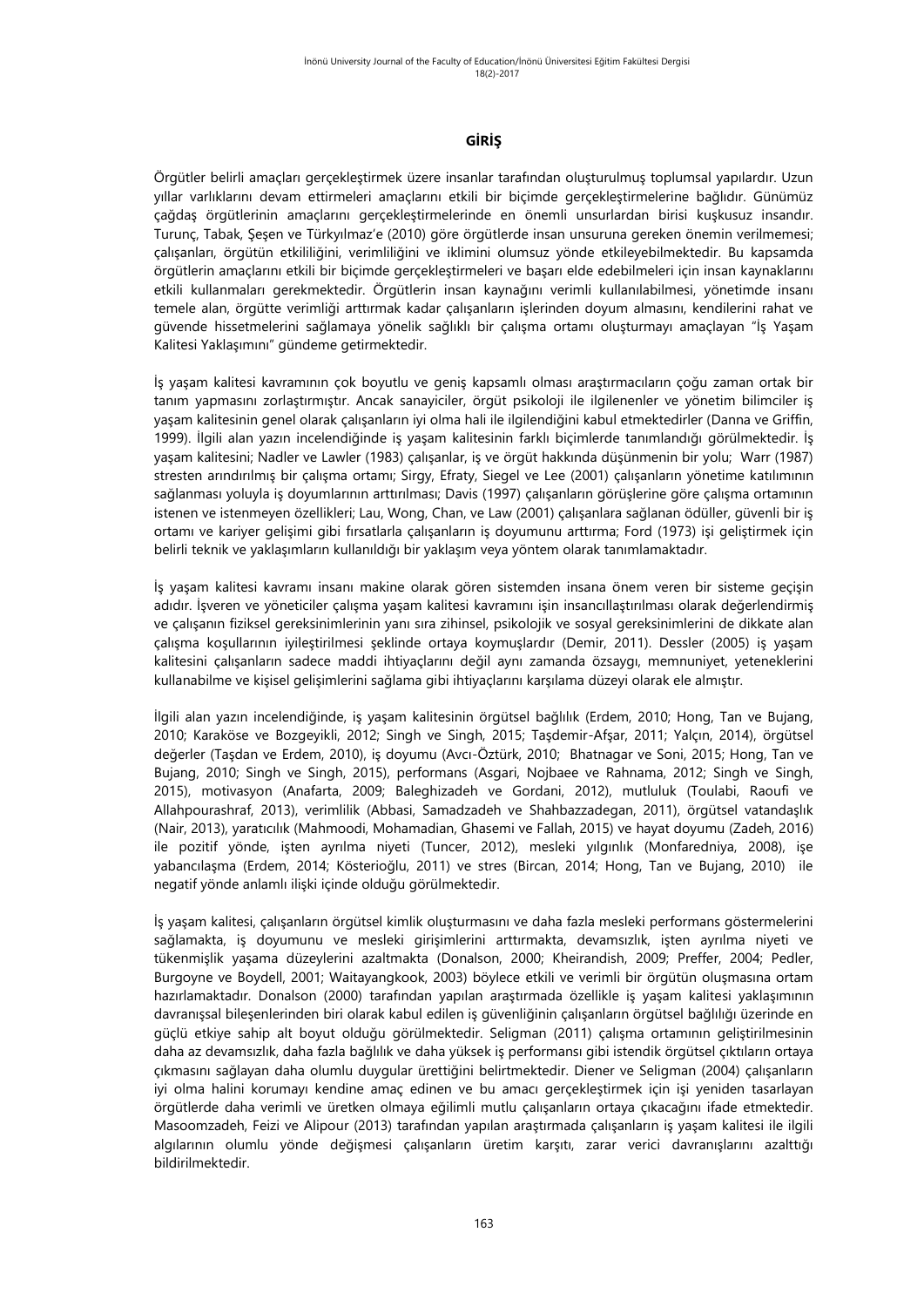İş yaşam kalitesi yaklaşımının tarihsel gelişimine baktığımızda; Bharathi, Umaselvi ve Kumar (2010) iş yaşam kalitesi ile ilgili ilk uygulamaların 20.yüzyılın başlarında ortaya çıktığını ifade ederken, Martel ve Dupuis (2006) biraz daha geriye giderek 19. yüzyılın sonlarında varlık göstermiş bazı örgütlerin uygulamalarına dayalı olarak iş yaşam kalitesi uygulamalarının bu dönemlerde başladığını savunmaktadır. Ancak şu bir gerçek ki iş yaşam kalitesi yaklaşımı ilk kez 1950'li yıllarda Londra Tavistock İnsan İlişkileri Enstitüsün'de Eric Trist ve arkadaşları tarafından genel ve sistematik bir anlayışla ele alınmış, kuramsal ve deneysel çalışmalardan elde edilen bilgilerle iş yaşam kalitesi yaklaşımı ile ilgili alan yazın oluşmaya başlamıştır. 1972 yılında Kolombiya Üniversitesi Arden House'da yapılan ve işin demokratikleştirilmesi temalı uluslararası bir konferansta, iş yaşam kalitesi "Quality of Work Life" deyimi ilk defa kullanılmış ve iş yaşam kalitesi hakkında araştırma ve uygulama yapmak üzere Uluslararası İş Yaşam Kalitesi Konseyi oluşturulmuştur (Davis ve Cherns, 1975). İş yaşam kalitesinin ölçülebilir boyutları ilk kez Walton (1975) tarafından belirlenmiş olup ilk deneysel çalışma Taylor (1978) tarafından yapılmıştır (Rai, 2013). Walton (1975) iş yaşam kalitesi yaklaşımını 8 davranışsal boyuta ayırarak incelemiştir. Bunlar; yeterli ve adil ücret, güvenli ve sağlıklı çalışma koşulları, insan kapasitesini kullanma ve geliştirme fırsatı, çalışma ortamıyla sosyal bütünleşme, sürekli gelişme fırsatı ve güvenlik, çalışma ve toplam yaşam alanı, çalışma yaşamının sosyal uygunluğu, çalışma ortamının düzenleyen kanunlardır.

Walton'dan (1975) sonra dünyanın farklı yerlerinde farklı araştırmacılar çalışanların iş yaşam kalitesini farklı davranışsal boyutlara ayırmışlardır (Al Muftah ve Lafi, 2011; Baba ve Jamal, 1991; Ellis ve Pompli, 2002; Gadon, 1984; Lau ve May, 1998; Mirvis ve Lawler, 1984; Rethinam ve Maimunah, 2008; Stephen, 2012; Wyatt ve Wah, 2001; Van Laar, Edwards ve Easton, 2007). İş yaşam kalitesinin yapısı farklı araştırmacılar tarafından her ne kadar farklı davranışsal boyutlara ayrılsa da esas itibari ile bu yapılar birbirinden çok da farklı değildir. Bazı yapıların kapsamı daha genişken bazıları daha dardır. Van Laar, Edwards ve Easton (2007) iş yaşam kalitesini ölçülebilir davranışsal boyutlara ayıran ve bu doğrultuda ölçek geliştiren araştırmacılardan biridir. Van Laar, Edwards ve Easton (2007) tarafından sağlık çalışanlarının iş yaşam kalitesini ölçmek amacıyla geliştirilmiş olan iş yaşam kalitesi ölçeği 6 davranışsal boyuttan oluşmaktadır. Ölçeğin boyutları; iş ve kariyer memnuniyeti, genel iyi olma hali, işi kontrol edebilme, iş yaşamında stres, çalışma koşulları ve aile-iş yaşamı dengesidir.

*İş ve kariyer memnuniyeti***.** İş doyumu çalışanların işlerine yönelik tutumları olarak tanımlanmaktadır. Başka bir ifadeyle çalışanların çalışma ortamındaki istek ve ihtiyaçlarının karşılanmasıyla yaşanılan mutluluğun düzeyidir (Cook, 2008). İş doyumu; çalışma koşulları, işin kendisi, denetim, yönetim politikaları, terfiler, ücret, kişilerarası ilişkiler, tanınma ve yetkilendirme gibi pek çok faktörden etkilenmektedir (Cano ve Castill, 2004; Meena ve Dangayach, 2012). İşten doyum sağlama kadar çalışanlara sunulan kariyer fırsatlarından duyulan memnuniyette bu başlık altında incelenmektedir. Çalışanların yaşam süresinin büyük bir bölümünü iş yerinde geçirdikleri düşünüldüğünde, çalışma ortamında bireysel gelişimin teşvik edilmesinin anlamlı bir değişken olduğu görülmektedir. Sürekli aynı ve alışılmış biçimde çalışan işgörenler, monoton bir çalışma yaşamı içinde bulunacaktırlar. Bu, çalışanda bıkkınlık ve yılgınlığa neden olabilecektir. Çalışanlara gerek iş ortamında gerek iş dışı ortamda kendilerini geliştirecek fırsatların verilmesi bu tür sorunların yaşanmamasını sağlayabilecektir (Yüksel, 2004). Öğretmenlerin mesleki yeterliklerindeki gelişme; işe yönelik olumlu bir kimlik geliştirme (Du Plessis, Carroll ve Gillies, 2014), öğrencilerle nitelikli ilişkiler kurma (Pianta, DeCoster, Cabell, Burchinal, Hamre ve Howes., 2014), gelişmiş bir öğrenme iklimi oluşturma (Avidov-Ungar, Friedman ve Olshtain, 2014) ve işbirlikçi çalışma becerileri (Morel, 2014) üzerinde önemli bir etkiye sahiptir. Ayrıca Chia-Pin, Chin-Chung ve Meilun (2014) tarafından yapılan araştırmada mesleki gelişimin, öz yeterlik ve kendine güven üzerinde belirleyici rol oynadığı belirtilmektedir.

*Genel iyi olma hali.* Dünya sağlık örgütüne göre sağlıklı olma, sadece hastalığın olmaması değil, aynı zamanda fiziksel, zihinsel ve sosyal olarak iyi olma durumu olarak tanımlanmaktadır (World Health Organization [WHO], 2002). Pozitif psikolojide önemli bir kavram olan iyi oluş, bir anlamda mutluluk ile eş değer olarak tanımlanabilirken; farklı iyi oluş kavramları (öznel ve psikolojik iyi oluş gibi) farklı anlamlar ifade etmektedir. Waterman'a (1993) göre öznel iyi oluş genelde mutluluk, rahatlama ve problemlerin göreli olarak yokluğu anlamına gelirken, psikolojik iyi olma meydan okuma, çaba harcama, bireysel gelişim için uğraşma olarak tanımlanmaktadır. Bradburn (1969: 9), iyi oluş ile mutluluğu eş anlamlı olarak tanımlayarak, iyi oluşun yüksek olmasını olumlu duyguların olumsuz duygulardan daha çok olması olarak açıklamıştır. Yıldırım (2014) tarafından yapılan çalışmada, çalışanlar arası işbirliği, adil ve tarafsız değerlendirme ve geri dönüt, pozitif okul iklimi, öğrenci merkezli öğretim uygulamaları, sınıf iklimi ve mesleki gelişim gibi değişkenlerin öğretmenlerin iyi oluş hali üzerinde önemli bir etkiye sahip olduğu görülmektedir. Michie ve Williams (2003: 3) tarafından yapılan çalışmada, çalışanların psikolojik iyi oluş hali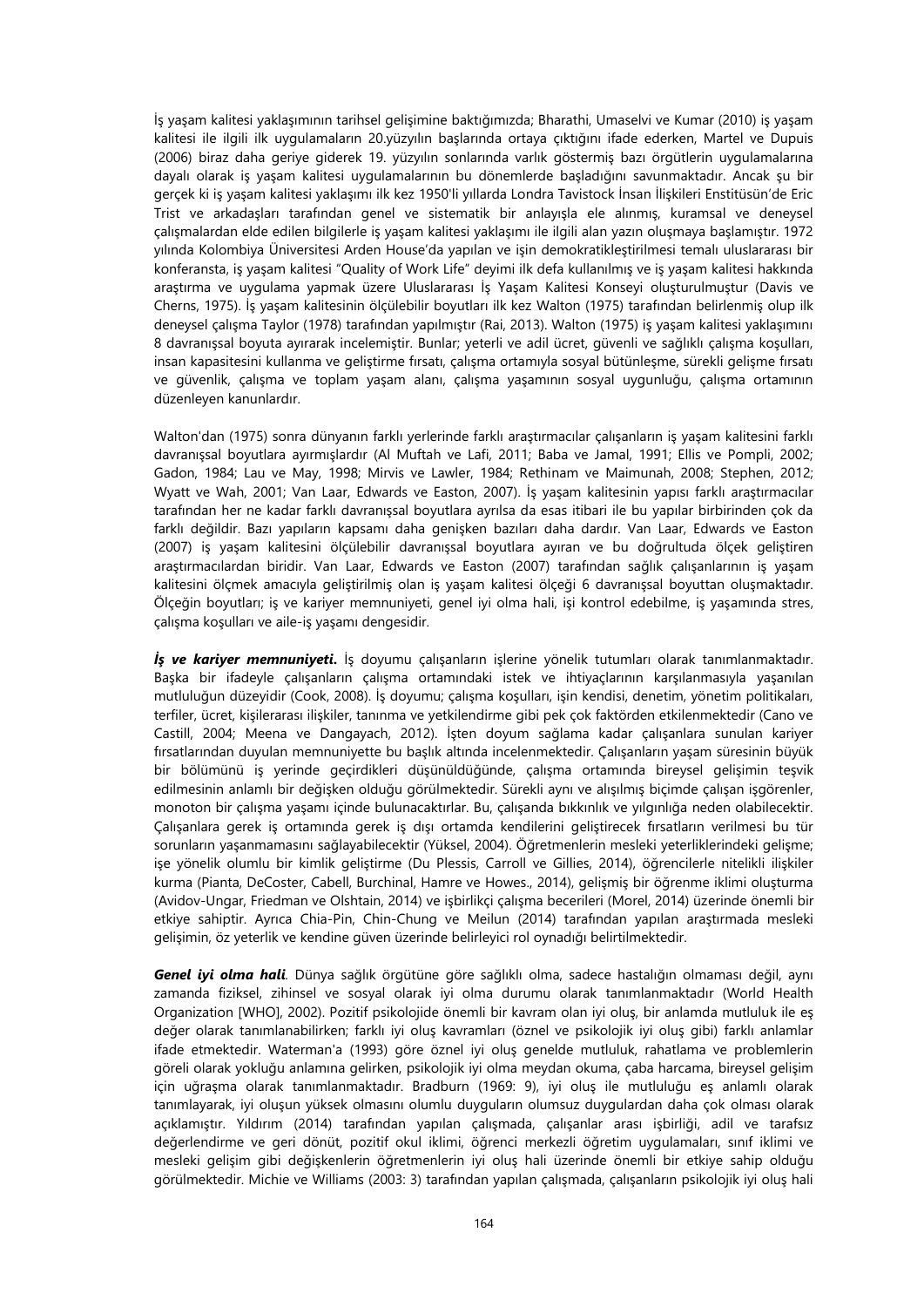ile uzun çalışma saatleri, aşırı iş yükü ve baskı, iş üzerinde kontrol eksikliği, karar alma sürecine katılım eksikliği ve belirsiz yönetim anlayışı arasında negatif yönde anlamlı ilişkiler olduğu bildirilmektedir

Psikolojik iyi oluş hali çalışanların iş yaşamındaki performansını iyi veya kötü yönde etkileyebilmektedir. Çalışanlar kendilerini iyi hissettikleri zaman büyük bir olasılıkla işlerini daha iyi ve mutlu olarak yapacaklardır. Bununla birlikte çalışanların gerek iş gerek ev ortamından kaynaklanan kaygı ve sıkıntılar, yaptığı işi olumsuz olarak etkilemesine neden olmaktadır (Easton ve Laar, 2012).

*İşi kontrol edebilme.* Çalışanların yaptığı iş üzerinde kontrol sahibi olması sağlıklarını, iyi olma halini ve iş yaşam kalitesini olumlu olarak etkilemektedir (Rethinam ve Ismail, 2008: 62). Griffin, Fuhrer, Stansfeld ve Marmot (2002: 783) evde ve iş yerinde yapılan iş üzerinde düşük kontrol sahibi olan kadın ve erkeklerin yüksek düzeyde kaygı ve stres geliştirmelerinin kaçınılmaz olduğunu ifade etmektedir. Spector'a (1986: 1013-1014) göre iş üzerinde oldukça yüksek düzeyde kontrol sahibi olduğunu düşünen çalışanlar işten daha fazla doyum almakta, çalışmaya karşı daha fazla istek duymaktadır. Ayrıca daha az duygusal ve fiziksel rahatsızlık yaşamakta, iş devamsızlıkları düşmektedir. Saragih'a (2011) göre yüksek düzeyde otonomiye sahip olan çalışanlar, kendi işlerinin sonuçlarını kendi çabaları, eylemleri ve kararlarıyla kendileri belirlediklerini düşünecek bundan dolayı işten daha fazla doyum alacaklardır. Çalışanların iş üzerinde düşük kontrole sahip olduğu işlerde yeni bilgi ve becerilerin ortaya çıkma imkânı azalmaktadır. Bu durum, iş yaşam kalitesini azaltan depresyon ve anksiyete gibi olumsuz durumları güçlendirmektedir (Rethinam ve Ismail, 2008: 64).

*İş yaşamında stres.* Stres organizmanın yoğun olarak karşılaştığı baskıya karşı verdiği tepkidir (Genç, 2005). Stres alanında yaptıkları çalışmalarla bu alanın önde gelen bilim insanlarından olan Lazarus ve Folkman'a (1984) göre stres, talepler ve kaynaklar arasındaki dengesizliğin sonucu olarak ortaya çıkmaktadır. Çalışma ortamında yaşanan stres ile ilgili yapılan araştırmalarda yüksek iş talepleri, aşırı iş yükü, iş üzerinde düşük kontrol ve yüksek çaba, düşük kazanç, kötü yönetim uygulamaları, sıkı denetim, aşırı eleştiri, kaynakların yetersiz olması, güvensiz iş ortamı, yetersiz tanınma ve ödüller çalışma ortamında yaşanan stresi etkilemektedir. Çalışma ortamındaki adaletsiz uygulamaların da stresi etkilediği bilinmektedir (Barkhuizen ve Rothmann, 2008: 323; Court ve Kinman, 2008: 54; Gillespie, Walsh, Winefield, Dua ve Stough, 2001: 53; Iacovides, Fountoulakis ve Kaprins, 2003; Shain, 2008; Van Schalkwyk, Els ve Rothmann, 2011: 4). Aşırı stres durumunda kişide hem psikolojik hem de fizyolojik hastalık ve rahatsızlıklar ortaya çıkacağından bu durumda performans düşüklüğü görülebilmektedir (Işıkhan, 2004).

*Çalışma koşulları***.** Okullardaki çalışma koşulları hem okulları hem de öğretmenleri olumlu yönde etkilemektedir. Uygun çalışma koşulları, öğretmenlerin stres düzeyini, işi bırakma düzeyini, devamsızlığını, hastalığını azaltmakta; motivasyonunu, iş doyumunu, işbirliğini ve sınıftaki etkinliğini arttırmaktadır. Ayrıca öğrenci başarısı da bu durumdan olumlu etkilenmektedir. Öte yandan, aşırı iş yükü, kalabalık sınıflar, düşük maaş ve statü, öğrencilerin davranış ve motivasyon sorunları, gerekli kaynakların yetersizliği, yöneticilerin ve meslektaşların düşük desteği gibi kötü çalışma koşulları öğretmenleri olumsuz olarak etkilemektedir. Bazı olumsuz etkiler de yüksek stres, düşük moral ve düşük iş doyumudur (Öztürk, 2011). Çalışma ortamının güvensiz bir yer olması çalışanların verimini, iş devamsızlığını ve çalışan devrini arttırıp örgütsel bağlılığını azaltmaktadır. Çalışma ortamıyla ilgili güven algıları düşük olan çalışanların daha az çaba gösterdikleri ve iş dışı davranışlarında artma olduğu görülmektedir (Fatimah, Noraishah, Nasir ve Khairiddin, 2012).

*Aile-iş yaşamı dengesi.* Bireyin iş yaşamı ile özel yaşamı birbirinden ayrı değildir. Çalışanın iş yaşamında yaşadığı olumlu ya da olumsuz durumlar aile yaşamını da etkilemektedir (Bircan, 2014). İş yerinde meydana gelen olumlu ve olumsuz duyguların eve taşınması, duygusal taşma olarak tanımlamaktadır. Bireyin iş yaşamındaki olumsuz taşmalar, ailesiyle geçirmesi gereken zamanı olumsuz yönde etkilemekte, iş ve iş dışı yaşam dengesini bozmaktadır (Bartelome ve LeeEvans, 2001). Yapılan araştırmalar uzun çalışma saatleri, esnek olmayan çalışma programları, iş baskısı, yetersiz destek ve düşük hoşgörü gibi iş özelliklerinin çalışanların ev-iş çatışmasını arttırdığını göstermektedir (Grzywacz ve Marks, 2000; Poelmans, O'Driscoll ve Beham, 2005). Ev-iş arasındaki duygusal taşmaların çalışanların iş yaşam kalitesi üzerinde önemli sonuçları vardır. Dahası iş ve çalışan arasında meydana gelebilecek olan bir çatışma çalışanlarda olumsuz sağlık problemlerinin ortaya çıkmasına neden olabilmektedir. Ayrıca kötü iş yaşam kalitesinin sonucu olarak çalışanların örgütsel bağlılık, iş doyumu, yaşam memnuniyeti, genel mutluluk ve iyi olma düzeyinde düşme, buna karşılık işten ayrılma niyeti ve tükenmişlik yaşama düzeyinde ise artma meydana gelebilmektedir (Hill, 2005; Quick, Henley ve Quick, 2004: 426; Rethinam ve İsmail, 2008: 65).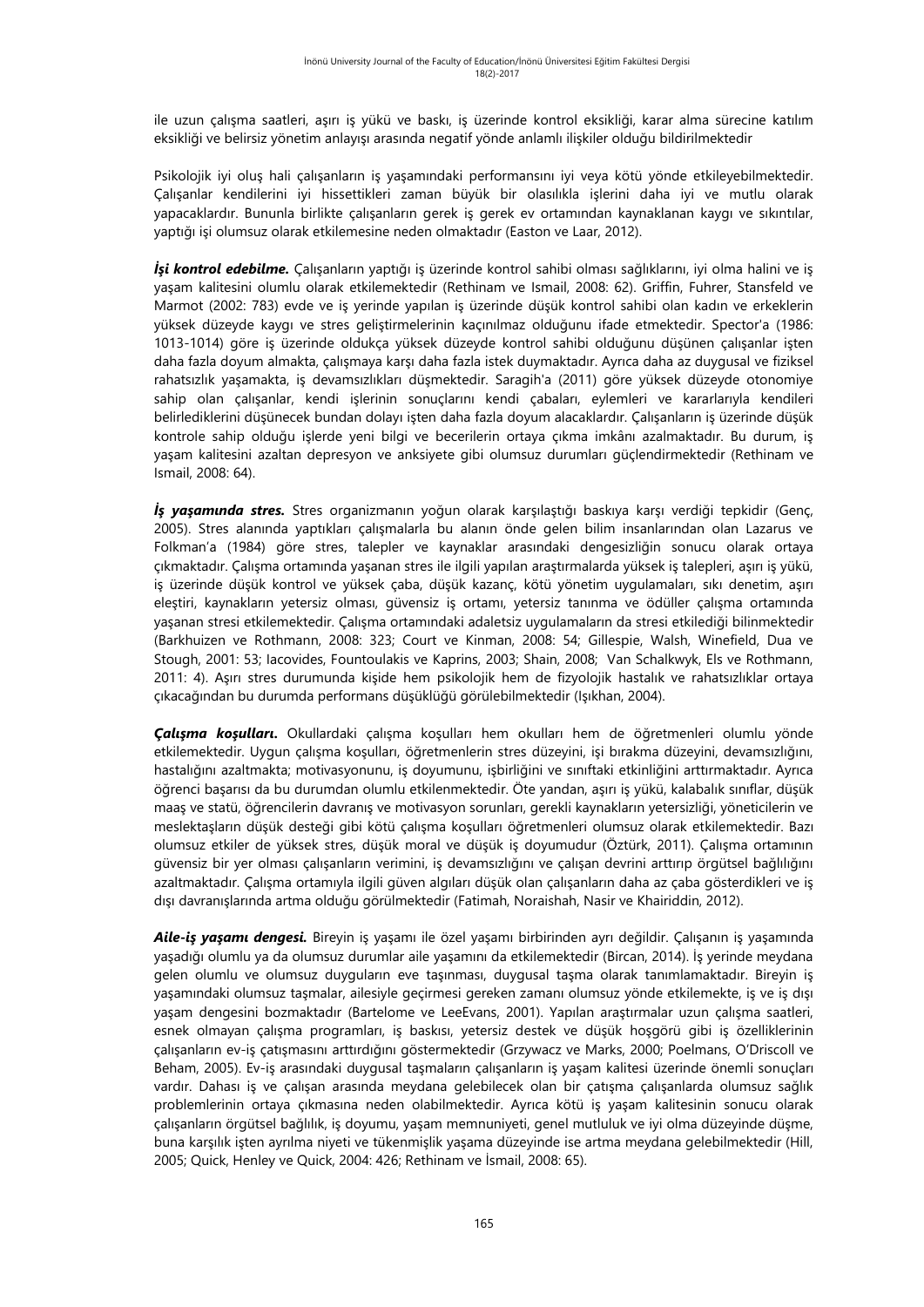İş yaşam kalitesi ile ilgili ilk araştırmalar işletmelerde yapılmıştır. İlerleyen zamanlarda eğitim örgütlerinin iş yaşam kalitesini konu alan araştırmaların da yapılmaya başlandığı görülmektedir (Erdem, 2008). Tüm örgütler gibi eğitim örgütlerinin de belirli amaçları vardır ve eğitim kurumlarının amaçlarını gerçekleştirme düzeyi toplumun büyük bir kesimini etkilemektedir. Örgütsel çıktıyı doğrudan ve dolaylı olarak etkileyen iş yaşam kalitesi eğitim kurumlarının amaçlarının gerçekleşmesinde, öğrenci başarısında dolayısıyla eğitimin kalitesinde oldukça önemli bir yere sahiptir. Bu yönüyle eğitim kurumlarında görev yapan öğretmenlerin iş yaşam kalitesini istenen düzeye çıkarmak önemlidir. Bunun için öncelikle öğretmenlerin iş yaşam kalitesi ile ilgili mevcut algılarının ortaya konulması gerekmektedir. Ancak, yapılan yurtiçi literatür incelemesinde öğretmenlerin iş yaşam kalitesini belirlemeye dönük ölçeklerin sınırlı olduğu görülmüştür. Bu kapsamda bu araştırmada Van Laar, Edwards ve Easton (2007) tarafından geliştirilmiş olan iş yaşam kalitesi ölçeğinin Türkçeye uyarlaması yapılacaktır. Van Laar, Edwards ve Easton (2007) iş yaşam kalitesi ölçeğini geliştirirken daha önce geliştirilmiş iş yaşam kalitesi ölçeklerini incelemiş ve buradan yola çıkarak kendi geliştirdikleri ölçekte daha önce geliştirilmiş olan ölçeklerin eksik yönlerini tamamlamaya çalışmışlardır. Bu yönüyle bakıldığında ilk olarak çalışanların genel yaşam doyumu, ev-iş dengesi ve stres ölçümlerini içeren daha geniş bir dizi faktörü iş yaşam kalitesi ölçeğine ekleyerek önceden ortaya konulmuş olan iş yaşam kalitesi modellerinin gelişimine katkı sağlamışlardır. İkinci olarak mevcut iş yaşam kalitesi ölçeklerinin psikometrik özelliklerinin zayıflığını (örnek: Mirvis ve Lawler 1984, Sirgy ve diğ., 2001) ve faktör yapılarının uyumsuzluğunu (örnek: Warr ve diğ., 1979, Baba ve Jamal 1991, Sirgy ve diğ., 2001) göz önünde bulundurarak kendi geliştirdikleri iş yaşam kalitesi ölçeğinin psikometrik olarak daha güçlü hale getirmişlerdir. Van Laar, Edwards ve Easton (2007) tarafından geliştirilmiş olan iş yaşam kalitesi ölçeği teorik bir temele dayalı olmakla birlikte hem kullanımı kolay hem de iş ve iş dışı yaşamın yanı sıra stres gibi güncel konuları içeren kapsamlı bir ölçektir. Bu ölçeğin Türkçeye uyarlanmasının yurtiçi literatüre ve öğretmenlerin iş yaşam kalitesini geliştirmeye katkı sağlayacağı beklenmektedir.

# **YÖNTEM**

#### **Çalışma Grubu**

Araştırma 2015-2016 öğrenim yılında Gaziantep ilinde Milli Eğitim Bakanlığına (MEB) bağlı okullarda görev yapmakta olan öğretmenlerden oluşan 4 farklı çalışma grubuyla yürütülmüştür. Birinci çalışma grubu, ölçeğin dil geçerliğini sağlamak için Gaziantep'te görev yapan 31 İngilizce öğretmeninden oluşmaktadır. İkinci çalışma grubu, iç tutarlılık ve madde toplam korelasyon değerlerinin incelenmesi amacıyla yapılan pilot uygulama 50 öğretmenden (%46'sı kadın, %54'ü erkektir; %32'si 20-30 yaş, %30'u 31-40 yaş, %26'sı 41-50 yaş ve %12'si 50 ve üstü yaştadır) oluşmaktadır. Üçüncü çalışma grubu, ölçeğin yapı geçerliğini test etmeye yönelik doğrulayıcı faktör analizi için 324 öğretmenden (%46,3'ü kadın, %53,7'si erkektir; %34,6'si 20-30 yaş, %34,3'u 31-40 yaş, %19,8'si 41-50 yaş ve %11,4'ü 50 ve üstü yaştadır; %7,4'ü okul öncesi, %30,6'sı ilkokul, %28,4'ü ortaokul, %33,6 lisede görev yapmaktadır) oluşmaktadır. Dördüncü çalışma grubu ölçeğin güvenirliğini test etmeye yönelik olarak yapılan test- tekrar test güvenirliği için 118 öğretmen (% 50,8'isi kadın, %49,2'si erkektir; %23,7'si 20-30 yaş, %33,1'u 31-40 yaş, %22,9'u 41-50 yaş ve %20,3'ü 50 ve üstü yaştadır; %11,9'u okul öncesi, %31,4'ü ilkokul, %30,5'i ortaokul, %26,3'ü lisede görev yapmaktadır) oluşmaktadır.

#### **İş Yaşam Kalitesi Ölçeği**

İş yaşam kalitesi ölçeği Van Laar, Edwards ve Easton (2007) tarafından sağlık çalışanlarının iş yaşam kalitesini ölçmek amacıyla geliştirilmiştir. Van Laar, Edwards ve Easton (2007) öncelikli olarak 61 maddeden oluşan ölçeğin ilk şeklini 481 sağlık çalışanına uygulamış buradan elde ettiği verilerle ölçeğin örtük yapısını belirlemek amacıyla keşfedici faktör analizi yapmıştır. Keşfedici faktör analizi (Exploratory factor analysis) sonucunda; toplamda 23 madde ve 6 alt boyuttan (İş ve kariyer memnuniyeti, Genel iyi olma hali, Aile-iş yaşam dengesi, İş yaşamında stres, İşi kontrol edebilme ve Çalışma koşulları) oluşan ölçeğin son şekli ortaya çıkmıştır. Van Laar, Edwards ve Easton (2007) 23 madde ve 6 faktörden oluşan iş yaşam kalitesi ölçeğinin yapısını doğrulamak amacıyla 472 sağlık çalışanına ölçeği uygulamış buradan edilen veriler üzerinde doğrulayıcı faktör analizi yapmıştır. Doğrulayıcı faktör analizi (Confirmatory factor analysis) sonucunda elde edilen uyum iyiliği değerlerine göre ölçeğin 23 maddelik 6 faktörlü yapısının geçerlik kriterini sağladığı görülmektedir (χ²/Sd= 642.15/472 = 1.36 ; *p* < .01, CFI = .93; GFI = .90; NFI = .89; RMSEA = .06). Ölçeğin geneli için Cronbach Alfa katsayısının .91 olduğu, alt boyutların Cronbach Alfa katsayısının .75 ile .88 arasında değiştiği rapor edilmiştir. Ölçekte yer alan 7., 9. ve 19. maddelerin ters puanlanması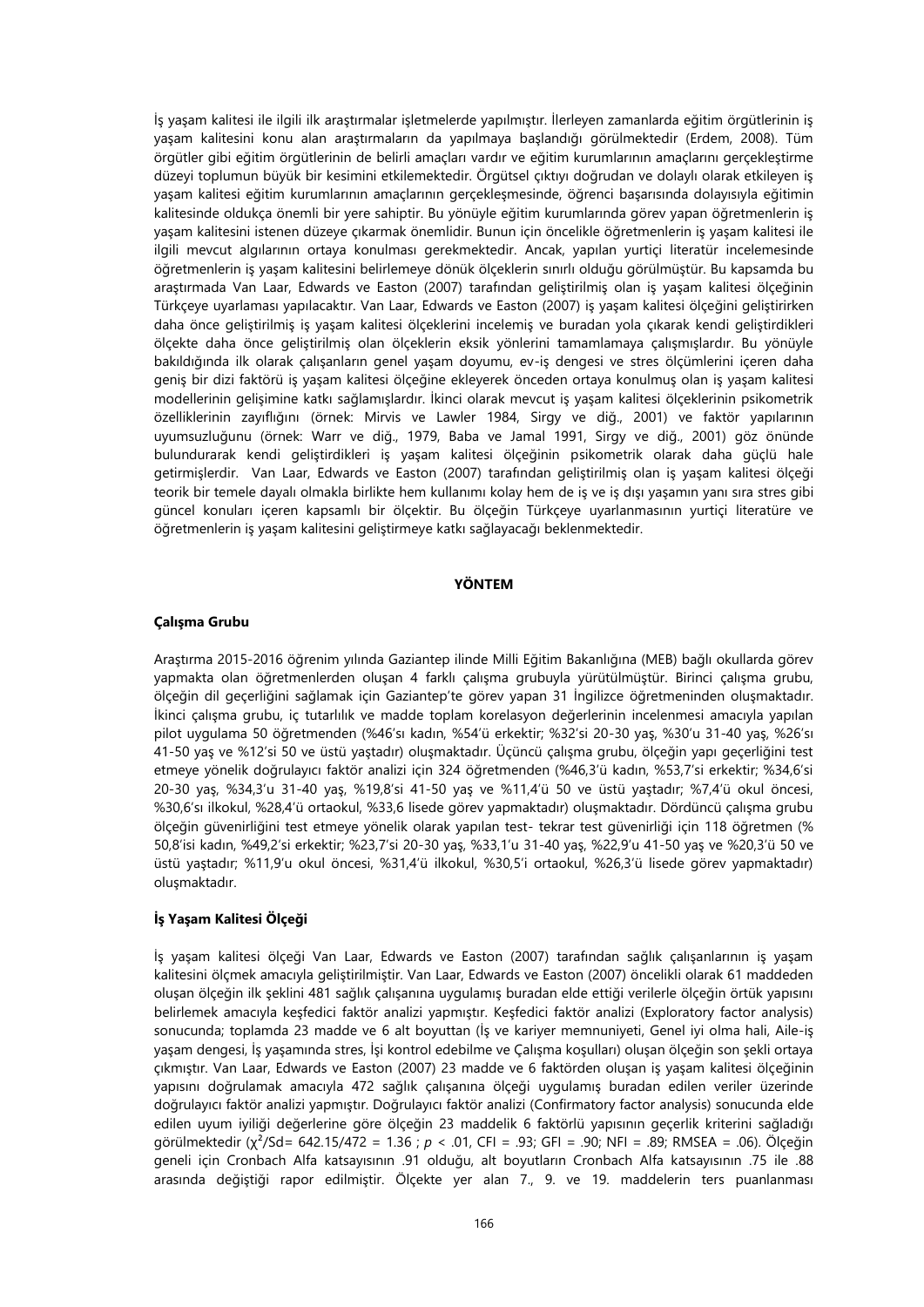gerekmektedir. Ölçek 5'li likert tipi (1 = Katılmıyorum, 2 = Az katılıyorum, 3 = Orta düzeyde katılıyorum, 4 = Çoğunlukla katılıyorum, 5 = Tamamen katılıyorum) puanlamaya sahiptir. Van Laar, Edwards ve Easton kendi yönettikleri "http://www.qowl.co.uk" adresli internet sitesinde araştırmacılara, iş yaşam kalitesi ölçeğini ücretsiz olarak kullanabileceklerine dair izin vermelerinin yanı sıra kendilerinden e-posta yoluyla Türkçe uyarlama çalışması için izin alınmıştır.

# **Verilerin Analizi**

Verilerin analizinde öncelikle dil geçerliğini test etmek amacıyla 2 hafta arayla uygulanan ölçeğin İngilizce ve Türkçe formu arasındaki ilişkiyi incelemek için korelasyon analizi yapılmıştır. Pilot uygulama ile ölçek maddelerinin, ölçeğin özelliğini ayırt etme açısından yeterli ve ölçeğin tamamıyla uyumlu olup olmadığını test etmek için madde toplam korelasyon değerleri ve Cronbach Alfa katsayısı incelenmiştir. Ölçeğin 6 faktörlü yapısını doğrulamak için doğrulayıcı faktör analizi (DFA) yapılmıştır. Ölçek maddelerinin birbirleriyle tutarlığını belirlemek için Cronbach Alfa katsayısı ve ölçeğin uygulamadan uygulamaya tutarlı sonuçlar verebilme gücünü tespit etmek için test- tekrar test güvenirlik çalışmaları (ölçek 3 hafta arayla aynı gruba uygulanmıştır) yapılmıştır. Tüm bu analizler SPSS ve AMOS bilgisayar destekli istatistik programları aracılığıyla yapılmıştır. Anlamlılık düzeyi .05 olarak alınmıştır.

# **BULGULAR**

İş yaşam kalitesi ölçeğinin Türkçeye ve eğitim örgütlerine uyarlama çalışmasında ilgili alan yazında belirtilen aşamalar (Erkuş, 2012; Karakoç ve Dönmez, 2014; Seçer, 2015) izlenmiştir. Bu kapsamda sırayla; çeviri, dil geçerliği, pilot uygulama, yapı geçerliği ve güvenirlik çalışmaları yapılmıştır.

# **Çeviri çalışması**

Uyarlama sürecinin en önemli adımını oluşturan çeviri aşamasında, alan yazında uyulması gereken bazı kriterler belirtilmektedir. Savaşır'a (1994) göre çevirmenlerin; hedef ve kaynak dili iyi bilmeleri, ölçeğin ilgili olduğu konuyu bilmeleri ve her iki kültürde deneyim sahibi olmaları gerekmektedir. Çevirmenlerin seçiminde mümkün olduğu kadar bu kriterlere uyulmaya çalışılmıştır. Türkçeye çeviri çalışmasında Brislin, Lonner ve Thorndike'ın (1973) öne sürdüğü 5 aşamalı teknik kullanılmıştır. Bu aşamalar, ilk çeviri, ilk çeviriyi değerlendirme, geri çeviri, geri çeviriyi değerlendirme ve uzman görüşünü içermektedir. Öncelikle ölçek maddelerinin özgün dilden (İngilizce) hedef dile (Türkçe) çevirisi yapılmıştır. Bu amaçla İngilizceyi iyi bilen, bu alanda lisans eğitimi almış, öğretmenlik veya okutmanlık yapmış, yurtdışı deneyimi olan ikisi eğitim bilimleri bölümünde öğretim üyesi (Yard.Doç. Dr.) biri eğitim bilimleri alanında doktora çalışması yapan üç kişi belirlenmiştir. Daha sonra çevirmenler birbirinden bağımsız olarak ölçeğin çevirisini yapmışlardır. Daha sonra bu çeviriler bir araya getirilmiştir. Benzer ve farklı olan ifadeler incelenmiştir. Farklılık gösteren ifadeler çeviriyi yapan kişilerin ortak görüşleri doğrultusunda düzeltilmiştir. Ayrıca Türkçe öğretmenliği bölümünde görevli iki öğretim üyesine çevirinin Türkçeye uygunluğu inceletilmiş önerileri doğrultusunda gerekli düzeltmeler yapılmıştır. Düzeltmeler yapıldıktan sonra ölçek Eğitim Yönetimi alanında uzman (Yard.Doç.Dr. ve Doç. Dr.) olan 2 akademisyen tarafından incelenmiş ve öneriler doğrultusunda ölçek yeniden düzenlenmiştir. Uzmanlar ölçek çevirisinde yer alan bazı kavramları eğitim bilimleri terminolojisine göre değiştirilmesi önerisinde bulunmuştur (Amir- Okul yöneticisi, Çalıştığım kurum- Çalıştığım okul). İkinci aşamada ise yapılan düzeltmeler sonucunda elde edilen ölçeğin Türkçe çevirisi İngilizce okutmanı 3 akademisyen tarafından tekrar İngilizceye çevrilmiş ve ölçeğin orijinali ile karşılaştırıldıktan sonra 2 uzman görüşü alınıp ölçeğe son şekli verilmiştir.

# **Dilsel geçerlik çalışması**

Uyarlanan ölçme aracının dil eşdeğerliliğinin saptanabilmesi için orijinal test maddeleri ile çeviri formunun maddeleri, iki dili de iyi bilen ve araştırma grubunun özelliklerini taşıyan bir gruba uygulanması ve yanıtlarının karşılaştırılması gerekmektedir. Seçer (2015) dil geçerliğinin sınanmasında 30 kişilik bir çalışma grubunun yeterli olacağını belirtmektedir. Bu amaçla Gaziantep ilinde görev yapan 31 İngilizce öğretmenine 2 hafta arayla önce İngilizce sonra Türkçe ölçek formu uygulanmıştır. Daha sonra iki uygulama arasındaki korelasyona bakılmıştır. İngilizce ve Türkçe form arasında yüksek düzeyde, pozitif ve anlamlı bir ilişki olduğu görülmüştür (r = .77, *p*< .05). Seçer (2015) iki uyulama arasındaki korelasyonun .70 ve üzeri olmasının gerekli olduğunu belirtmektedir. Buna göre ölçeğin Türkçe ve İngilizce formlarının eşdeğer olduğu değerlendirilmiştir.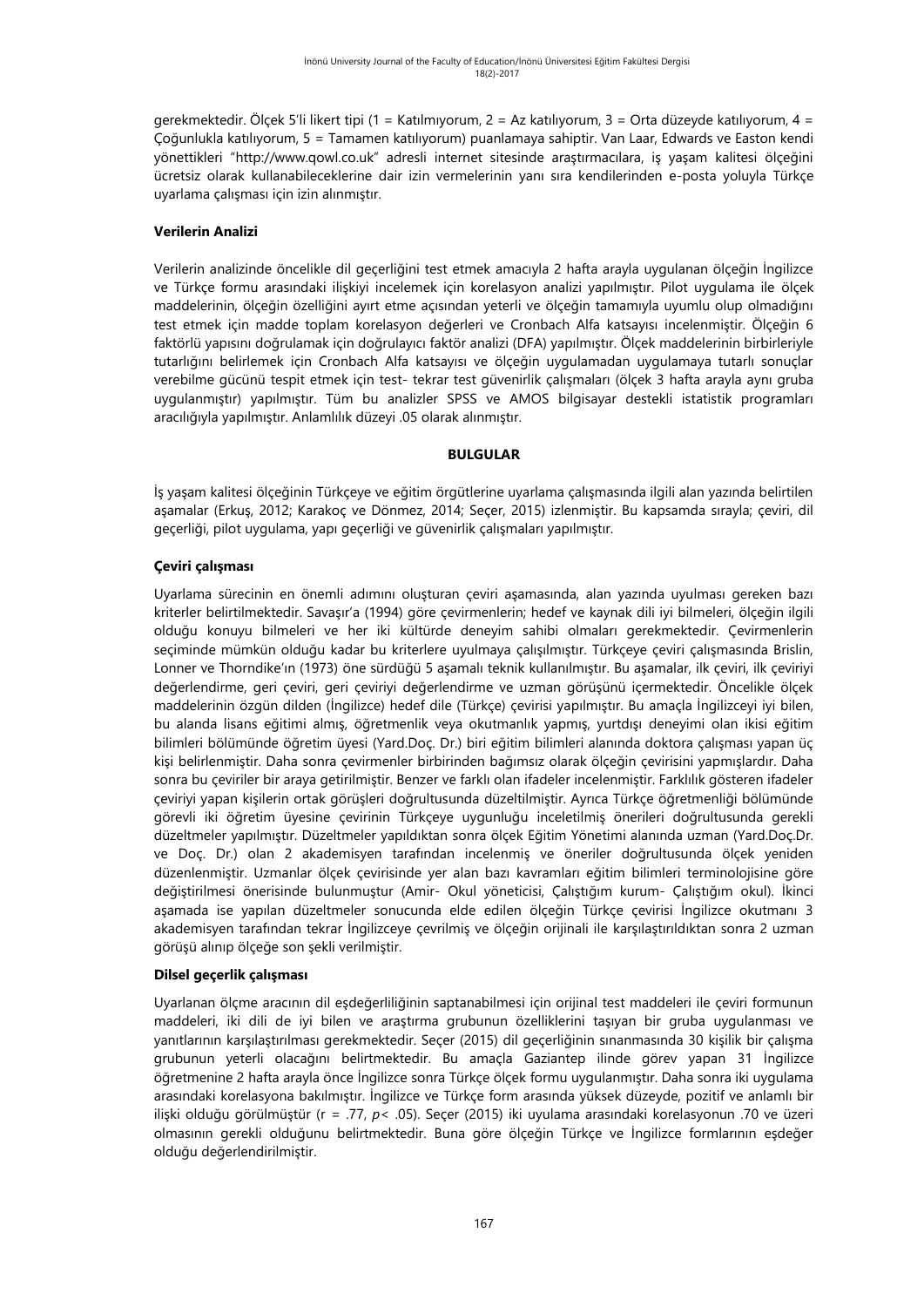### **Pilot Uygulama**

Seçer (2015) dil geçerliğinin sağlanmasından sonra ölçeğin Türkçe formunun pilot uygulamalar yapılarak geçerlik ve güvenirlik analizleri öncesinde iç tutarlılık değerleri ve madde toplam korelasyon değerlerinin incelenmesi gerektiğini ifade etmektedir. Seçer (2015) pilot uygulamada örneklem büyüklüğünün belirlenmesinde ise ölçekteki madde sayısının 30'a kadar olması durumunda en az 50 kişiye, ölçeğin madde sayısının 30'dan fazla olması halinde ise madde sayısının 2-3 katı büyüklüğünde kişiye ulaşılması gerektiğini ifade etmektedir. Bu doğrultuda Gaziantep ilinde görev yapan 50 öğretmene ölçek uygulanmıştır. Verilerin analiz edilmesi sonucunda tablo 1'de yer alan bulgular elde edilmiştir.

| Maddeler | Madde Toplam Korelasyonu | Maddeler | Madde Toplam Korelasyonu |
|----------|--------------------------|----------|--------------------------|
| İK1      | .50                      | İK13     | .70                      |
| İK2      | .77                      | İK14     | .73                      |
| İK3      | .67                      | İK15     | .70                      |
| İK4      | .81                      | İK16     | .74                      |
| İK5      | .60                      | İK17     | .32                      |
| İK6      | .75                      | İK18     | .44                      |
| İK7      | $.68\,$                  | İK19     | .71                      |
| İK8      | .78                      | İK20     | .64                      |
| İK9      | .70                      | İK21     | .63                      |
| İK10     | .76                      | İK22     | .84                      |
| İK11     | .81                      | İK23     | .77                      |
| İK12     | $.68\,$                  |          |                          |
|          |                          |          |                          |

Tablo 1

*İş yaşam kalitesi ölçeğinin pilot uygulamasına dayalı olarak elde edilen madde toplam korelasyon değerleri*

Tablo 1 incelendiğinde ölçekteki maddelerin madde toplam korelasyon değerlerinin .32 ile .84 arasında değiştiği görülmektedir. Madde toplam korelasyon değerlerinin .30 ve üzeri olması gerektiği (Büyüköztürk, 2012; Seçer, 2015) göz önünde bulundurulduğunda ölçek maddelerinin, ölçeceğin özelliğini ayırt etme açısından yeterli ve ölçeğin tamamıyla uyumlu olduğu söylenebilir. Ölçeğin geneli için Cronbach Alfa katsayısı ise .95'dir. Bu değerin .70 ve üzeri olması ölçeğin iç tutarlılığa sahip olduğunu göstermektedir (Büyüköztürk, 2012; Seçer, 2015).

# **Yapı Geçerliği**

Ölçme aracı uyarlama sürecinde keşfedici faktör analizi yapmak yerine doğrudan DFA yapılmalıdır. Çünkü DFA var olan veya kurgulanan bir modelin test edilmesine imkân tanımaktadır. Yurtdışında geliştirilmiş bir ölçme aracının Türk kültürüne uyarlamasını yapmaya çalışan bir araştırmacı zaten test edilmiş ve doğrulanmış bir yapıyı Türkçeye uyarlamaya çalıştığı için ölçeğin sahip olduğu örtük yapıyı yeniden belirlemek yerine ölçeğin belirlenmiş olan örtük yapısının Türk kültüründe model uyumunu incelemelidir. Bu nedenle ölçme aracı uyarlama süreçlerinde keşfedici faktör analizi yerine dil geçerliği işlemlerinin tamamlanmasından sonra yeterli örneklem büyüklüğüne ulaşılarak toplanan veriler üzerinde DFA ile model uyumu incelenmelidir (Seçer, 2015). DFA için yeterli örneklem büyüklüğünün ne kadar olması gerektiği konusunda farklı görüşler bulunmaktadır. Ancak, Seçer (2015) ve Çokluk, Şekercioğlu ve Büyüköztürk (2012)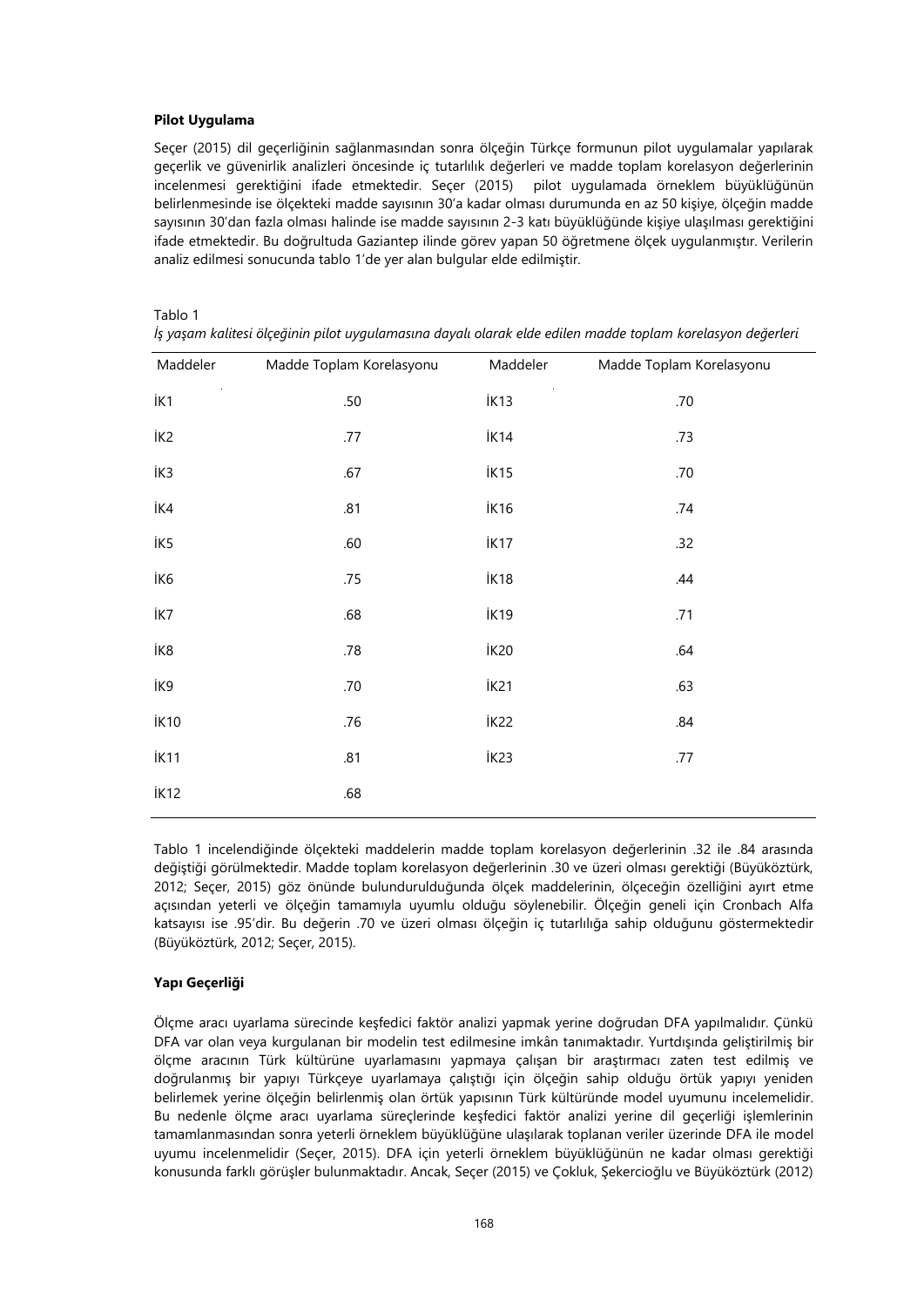faktör analizinde en az 300 örneklem sayısının uygun olacağını belirtmektedir. İş Yaşam Kalitesi ölçeğinin özgün formunun faktör yapısının Türk örneklemde doğrulanıp doğrulanmayacağını belirlemek üzere Gaziantep'te görev yapan 324 öğretmenden elde edilen veriler üzerinde DFA yapılmıştır. DFA özellikle başka kültürlerde ve örneklemlerde geliştirilmiş ölçme araçlarının uyarlanmasında kullanılan bir geçerlilik belirleme yöntemidir. DFA belirli değişkenlerin bir kuram temelinde önceden belirlenmiş faktörler üzerinde ağırlıklı olarak yer alacağı şeklindeki bir öngörünün sınanmasına dayanır (Meydan ve Şeşen, 2015; Seçer, 2015). İş yaşam kalitesi ölçeğinin birinci düzey doğrulayıcı faktör analizine ilişkin veriler şekil 2'de görüldüğü gibidir.

### Şekil 1

*İş yaşam kalitesi ölçeği birinci düzey doğrulayıcı faktör analizi sonuçları*



Şekil 1'de birinci düzey faktör analizi yapılmış olan iş yaşam kalitesi ölçeğinin uyum değerleri tablo 2'de görüldüğü gibidir.

Tablo 2 *İş yaşam kalitesi ölçeği birinci düzey doğrulayıcı faktör analizine ilişkin uyum değerleri*

| 70 J                 | <b>`MSEA</b> | <b>SRMR</b> |     | NNFI   |  |
|----------------------|--------------|-------------|-----|--------|--|
| $361.847/222 = 1.68$ | .046         | .047        | .96 | ۵r<br> |  |

Tablo 2'de 23 madde ve 6 faktörden oluşan iş yaşam kalitesi ölçeğinin model uyum değerlerinin kabul edilebilir sınırın üzerinde olduğu görülmektedir. Meydan ve Şeşen (2015) doğrulayıcı faktör analizi uygularken çok boyutlu ölçeklerin mutlaka ikinci düzey çok faktörlü modellerinin de test edilmesi gerektiğini belirtmektedirler. İş yaşam kalitesi ölçeğinin 6 faktörlü yapısına ilişkin ikinci düzey doğrulayıcı faktör analizi sonuçları şekil 2'de görüldüğü gibidir.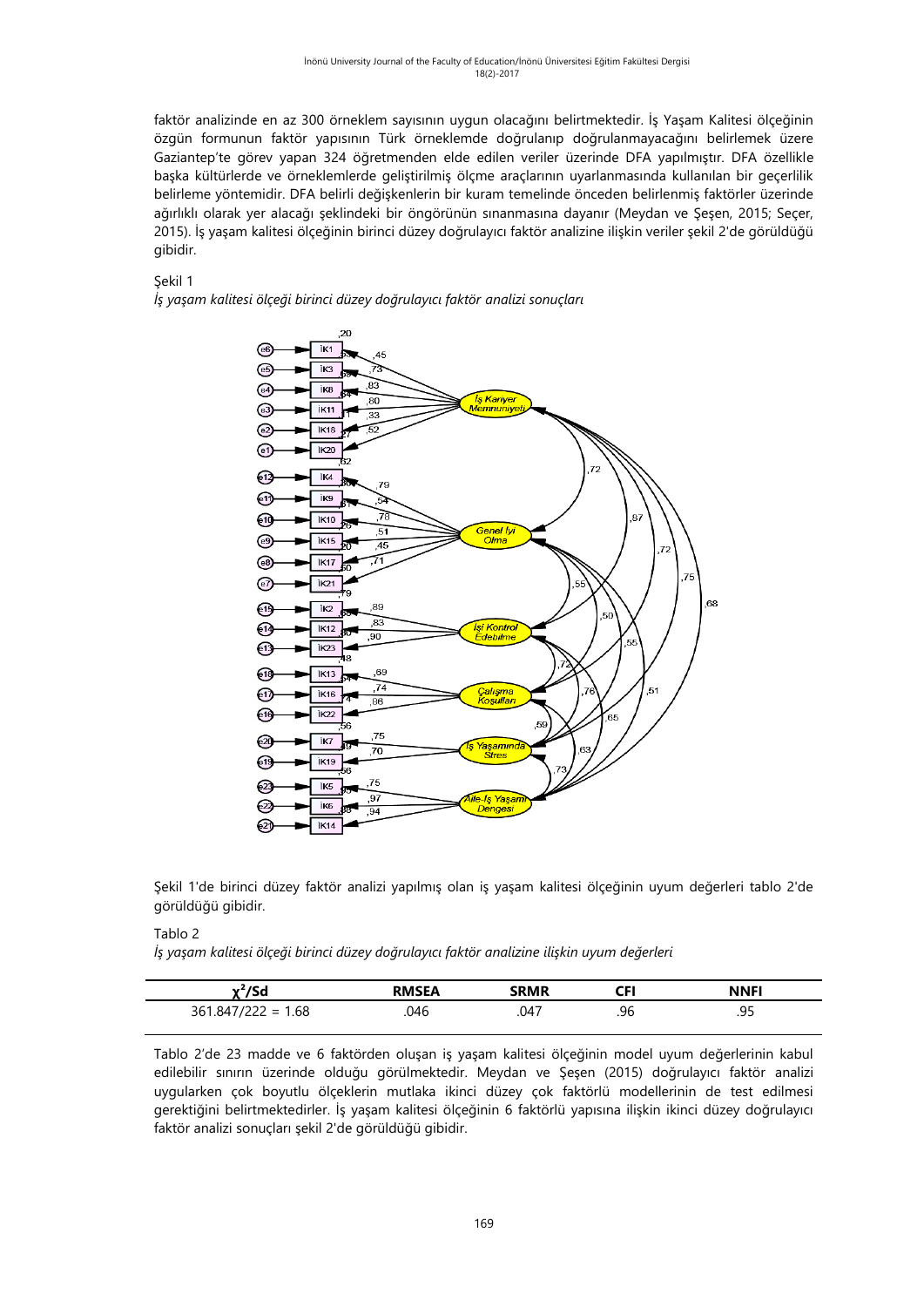Sekil 2 *İş yaşam kalitesi ölçeği ikinci düzey doğrulayıcı faktör analizi sonuçları*



Şekil 2'de ikinci düzey doğrulayıcı faktör analizi yapılmış olan iş yaşam kalitesi ölçeğinin uyum iyiliği değerleri tablo 3'te görüldüğü gibidir.

#### Tablo 3

*İş yaşam kalitesi ölçeğinin ikinci düzey doğrulayıcı faktör analizine ilişkin uyum indeksleri*

| .2102<br>' Su         | <b>RMSEA</b> | SRMR | ΓFΙ | <b>NNFI</b> |
|-----------------------|--------------|------|-----|-------------|
| $402.6657/224 = 1.79$ | .050         | .051 | .96 | ۹L<br>. ٻ   |

Tablo 3'te 23 madde ve 6 faktörden oluşan iş yaşam kalitesi ölçeğinin ikinci düzey DFA model uyumu değerlerinin kabul edilebilir sınırın üstünde olduğu görülmektedir. Altı faktörlü modele ilişkin faktör yükleri şekil 1'de gösterilmiştir. Faktör yüklerine bakıldığında iş kariyer memnuniyeti alt boyutunda .33 ile .83 arasında, genel iyi olma alt boyutunda .45 ile .79 arasında, işi kontrol edebilme alt boyutunda .83 ile .90 arasında, çalışma koşulları alt boyutunda .69 ile .86 arasında, iş yaşamında stres alt boyutunda .70 ile .75 arasında, aile-iş yaşamı dengesi alt boyutunda .75 ile .97 arasında değiştiği görülmektedir. Kline'a (1994) göre faktör yük değeri, maddelerin faktörlerle olan ilişkilerini açıklayan bir kat sayıdır. Bir maddenin faktör yük değerinin düşük olması, o maddenin söz konusu faktörle yeterince güçlü bir şekilde ilişkili olmadığını gösterir. Literatürde bir maddenin faktör yük değeri için asgari büyüklüğün .30 olması yönünde yaygın bir görüş vardır (Büyüköztürk, 2012; Seçer, 2015). Bu araştırma kapsamında madde yük değerlerinin .30 dan az olmamasına dikkat edilmiştir. İş yaşam kalitesi ölçeğine ilişkin yapılan birinci ve ikinci düzey DFA sonuçlarına göre ölçeğin model uyumuna sahip olduğu ve yapı geçerliğini sağladığı söylenebilir.

#### **Güvenirlik çalışması**

İş yaşam kalitesi ölçeğinin güvenirliğini incelemek için iç tutarlılık ve test- tekrar test güvenirlik analizleri yapılmıştır. Test- tekrar test güvenirlik analizi için Gaziantep'te görevli 118 öğretmene 3 hafta arayla iş yaşam kalitesi ölçeğinin Türkçe formunun son hali uygulanmıştır. Ölçek çalışmalarında örneklem veya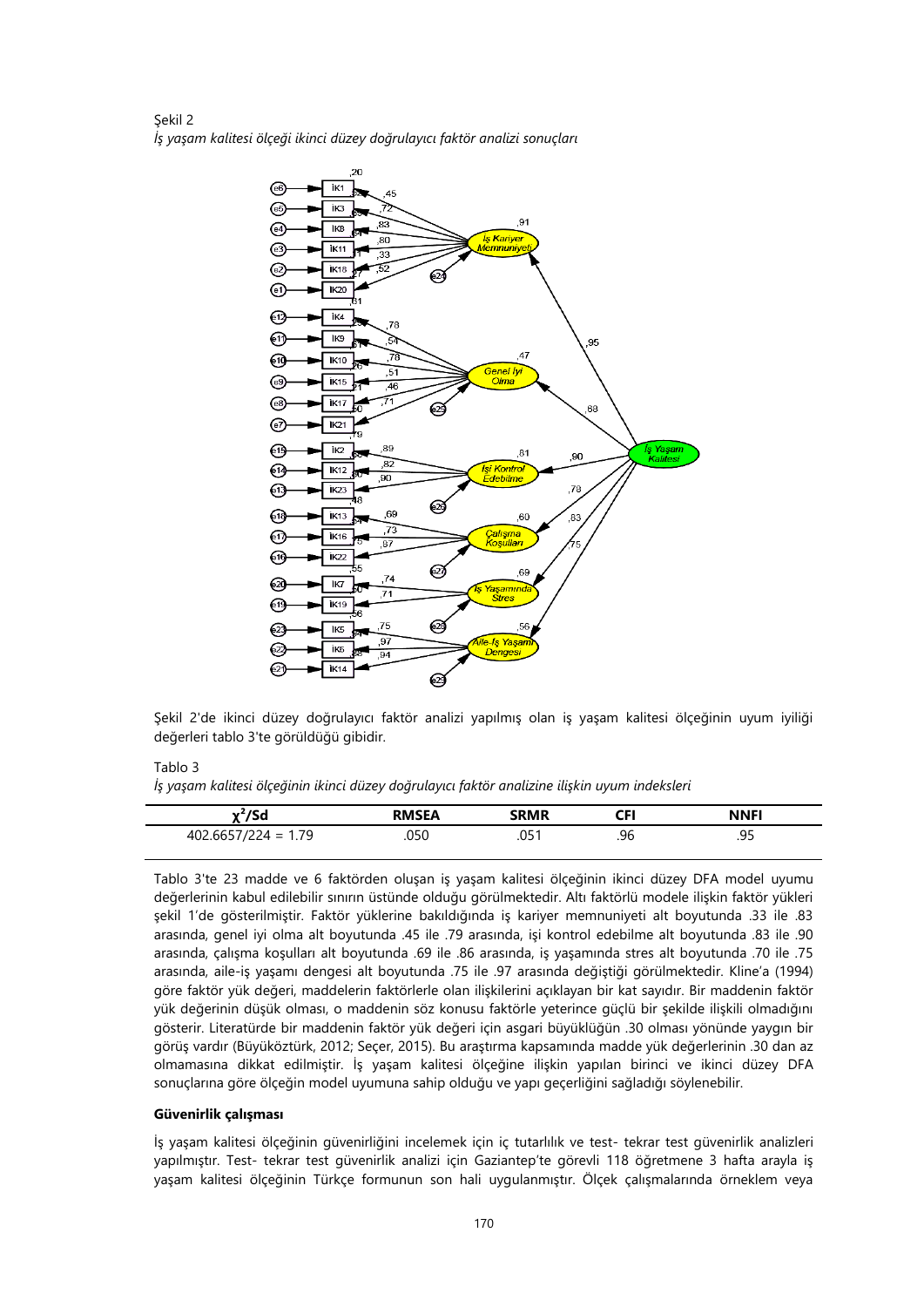çalışma grubunun büyüklüğü belirlenirken, ölçekte yer alan madde sayısının en az 5 katı olması kuralına dikkat edilmiştir (Erkuş, 2012; MacCallum, Widaman, Zhang ve Hong, 1999). Cronbach Alfa katsayısı ve testtekrar test sonuçları tablo 4'te görüldüğü gibidir.

| <b>Boyutlar</b>         | <b>Cronbach Alpha</b> | <b>Test-Tekrar Test</b> |  |  |
|-------------------------|-----------------------|-------------------------|--|--|
| Iş Kariyer Memnuniyeti  | .78                   | .73                     |  |  |
| Genel lyi Olma          | .79                   | .81                     |  |  |
| İşi Kontrol Edebilme    | .89                   | .71                     |  |  |
| İş Yaşamında Stres      | .70                   | .77                     |  |  |
| Çalışma Koşulları       | .80                   | .80                     |  |  |
| Aile-İş Yaşamı Dengesi  | .91                   | .75                     |  |  |
| İş Yaşam Kalitesi Genel | .93                   | .88                     |  |  |

Tablo 4

*İş yaşam kalitesi ölçeğine ait cranbach alfa ve test tekrar test değerleri*

Tablo 4'te görüldüğü gibi iş yaşam kalitesi ölçeğinin geneli ve alt boyutlarına ait cronbach alfa değerleri, ölçek maddelerinin yeterli iç tutarlılığa sahip olduğunu göstermektedir. Ölçek aynı çalışma grubuna 3 hafta arayla uygulandığında her iki uygulamadan elde edilen puanlar arasındaki korelasyon değerlerinin ölçeğin geneli ve alt boyutları için .70 üzeri olduğu görülmektedir. Ölçek geliştirme ve uyarlama süreçlerinde güvenirlik katsayısı .70 ve üzerinde olan ölçeklerin güvenilir kabul edildiği (Büyüköztürk, 2012; Seçer, 2015) göz önüne alındığında iş yaşam kalitesi ölçeğinin iç tutarlık ve test tekrar test güvenirlik katsayılarının yeterli olduğu söylenebilir.

# **TARTIŞMA, SONUÇ VE ÖNERİLER**

Bu araştırmanın amacı Van Laar, Edwards ve Easton (2007) tarafından sağlık çalışanlarının iş yaşam kalitesi ile ilgili algılarını ölçmek amacıyla geliştirilmiş olan iş yaşam kalitesi ölçeğini Türkçeye ve eğitim örgütlerine uyarlamaktır. Bu kapsamda geçerlik ve güvenirlik çalışmaları yapılmıştır.

Öncelikle, Van Laar, Edwards ve Easton (2007) tarafından geliştirilmişi olan ve orijinal dili İngilizce olan iş yaşam kalitesi ölçeğinin Türkçeye çeviri çalışması yapılmıştır. Türkçeye çeviri çalışmasında Savaşır (1994) ve Brislin, Lonner ve Thorndike (1973) tarafından belirtilen ilkeler dikkate alınmıştır. Ölçek aynı zamanda eğitim örgütlerine uyarlandığından işletme literatüründe kullanılan bazı ifadeler eğitim literatüründeki karşılıklarına dönüştürülmüştür (Amir- Okul yöneticisi, Çalıştığım kurum- Çalıştığım okul gibi). Çeviri çalışmasının tamamlanmasından sonra ölçeğin dil geçerliğini sağlamak için ölçeğin önce İngilizce, 2 hafta sonra da Türkçe formu 31 İngilizce öğretmenine uygulanmış ve her iki uygulama arasındaki ilişkiye bakılmıştır. Yapılan korelasyon analizi sonucunda ölçeğin İngilizce ve Türkçe formundan elde edilen sonuçlar arasında yüksek düzeyde ilişki olduğu görülmüştür (r = .77, *p*<.01). Bu sonuca dayalı olarak ölçeğin İngilizce ve Türkçe formunun birbirine eşdeğer olduğu değerlendirilmiştir (Seçer, 2015).

Dilsel geçerlik çalışmasından sonra ölçek maddelerinin birbirleriyle ve ölçeğin tamamıyla uyumunu test etmek için pilot uygulama yapılmıştır. Pilot uygulamayla; madde toplam korelasyon değerleri ve iç tutarlık katsayısına bakılmış ölçek madde toplam korelasyon değerlerinin .32 ile .84 arasında değiştiği görülmüştür. Ölçeğin geneli için Cronbach Alfa katsayısı ise .95 olarak hesaplanmıştır. Bu sonuca dayalı olarak ölçeği oluşturan her bir maddenin ölçeğin özelliğini ayırt etme açısından yeterli ve ölçeğin tamamıyla uyumlu olduğu değerlendirilmiştir (Büyüköztürk, 2012; Seçer, 2015). 23 madde ve 6 faktörden oluşan ölçeğin yapısını doğrulamak amacıyla doğrulayıcı faktör analizi yapılmıştır. Faktör analizi sonucunda ölçeğin veri model uyumuna sahip olduğu ( $\chi^2$ /Sd = 402.6657/224 = 1.79; RMSEA = .05; SRMR= .05; CFI = .96; NNFI = .95) ve alt boyutlarının faktör yüklerinin .33 ile .90 arasında değiştiği görülmüştür. Bu sonuca dayalı olarak ölçeğin yapı geçerliğine sahip olduğu söylenebilir (Büyüköztürk, 2012; Seçer, 2015).

İş yaşam kalitesi ölçeğinin güvenirliği Cronbach Alfa katsayısı ve test- tekrar test güvenirlik çalışmaları ile incelenmiştir. Bu kapsamda yapılan analizler sonucunda ölçeğin test- tekrar test ve Cronbach katsayısı sonuçları sırayla şu şekildedir: İş kariyer memnuniyeti (.78; .73), genel iyi olma (.79; .81), işi kontrol edebilme (.89; .71), iş yaşamında stres (.70; .77), çalışma koşulları (.80; .80), aile-iş yaşamı dengesi (.91; .75), iş yaşam kalitesi genel (.93; .88). Bu sonuca dayalı olarak ölçek maddelerinin birbirileriyle tutarlı olduğunu ve ölçeğin uygulamadan uygulamaya tutarlı sonuçlar verebilme gücüne sahip olduğu söylenebilir. Yapılan geçerlik ve güvenirlik analizleri sonucunda Van Laar, Edwards ve Easton (2007) tarafından geliştirilmiş olan iş yaşam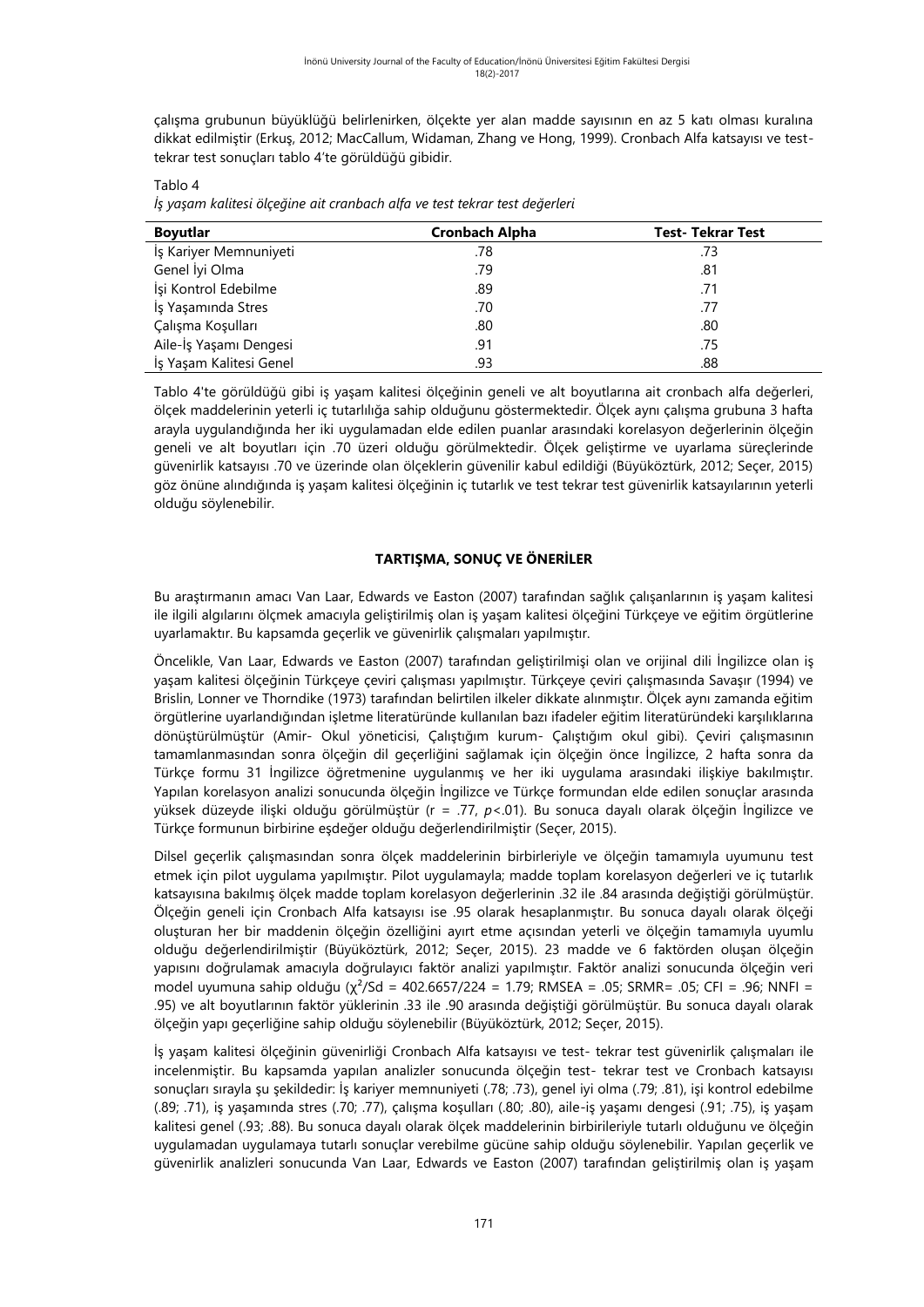kalitesi ölçeğinin Türkiye'de eğitim kurumlarında görev yapan öğretmenlerin iş yaşam kalitesini belirlemede kullanılabilecek nitelikte bir ölçek olduğu ifade edilebilir.

#### **KAYNAKÇA/REFERENCES**

- Abbasi, M., Samadzadeh, M. and Shahbazzadegan, B. (2011). Comparison of quality of life and family performance in satisfied and unsatisfied groups of staffs in industrial units of Ardabil province, *Procedia-Social and Behavioural Sciences*, 15, 1936-1941.
- Al Muftah, H., and Lafi, H. (2011). Impact of QWL on employee satisfaction case of oil and gas industry in Qatar. *Advances in Management and Applied Economics*, 1(2), 107.
- Asgari, M. H., Nojbaee, S. S., and Rahnama, O. (2012). The relationship between quality of work life and performance of Tonekabon guidance schools teachers. *Journal of Basic & Applied Scientific Research,* 2(3), 2569-2575.
- Avcı-Öztürk, D. (2010). *Hemşirelerin sağlıklı yaşam biçimi davranışları ve iş yaşam kalitesinin iş doyum düzeyine etkileri üzerine bir araştırma*. Yayınlanmamış yüksek lisans tezi, Beykent Üniversitesi Sosyal Bilimler Enstitüsü, İstanbul.
- Avidov-Ungar, O., Friedman, I., and Olshtain, E. (2014). Empowerment amongst teachers holding leadership positions. *Teachers and Teaching*, *20*(6), 704-720.
- Baba, V. V., ve Jamal, M. (1991). Routinization of job context and job content as related to employees' quality of working life: A study of Canadian nurses. *Journal of Organizational Behavior*, *12*(5), 379-386.
- Baleghizadeh, S., and Gordani, Y. (2012). Motivation and quality of work life among secondary school EFL teachers. *Australian Journal of Teacher Education*, 37(7), 30-42
- Bartolome, F. ve Evans Lee, P. A. (2001). *Başarının bedeli bu kadar ağır mı olmalı, iş ve yaşam dengesi*, İstanbul: MESS Yayınları
- Bharathi, P. S., Umaselvi, M., and Kumar, N. S. (2011). Quality of work life: Perception of college teachers. *Indian Journal of Commerce & Management Studies,* 2(1), 47-65.
- Bhatnagar, T. and Soni, H.(2015). Impact of quality of work life on job satisfaction of school teachers in Udaipur city, *IOSR Journal of Business and Management*, 17(3), 10-14
- Bircan, N.(2014). *Stresin hemşirelerde çalışma yaşam kalitesine etkisi*. Yayınlanmamış yüksek lisans tezi, Beykent Üniversitesi, Sosyal Bilimler Enstitüsü, İstanbul.
- Bradburn, N. M. (1969). *The structure of psychological well-being.* Chicago: Aldine.
- Brislin, R.W., Lonner, W. J. and Thorndike, R. M. (1973). *Cross cultural research method.* New York: John Wiley and Sons.
- Büyüköztürk, Ş. (2012). *Sosyal bilimler için veri analiz el kitabı.* Ankara: Pegem Akedemi Yayıncılık.
- Cano, J., and Castillo, J. X. (2004). Factors explaining job satisfaction among faculty. *Journal of Agricultural Education*, *45*(3), 65-74.
- Chia-Pin, K., Chin-Chung, T., and Meilun, S. (2014). Development of a survey to measure self-efficacy and attitudes toward web-based professional development among elementary school teachers. *Journal of Educational Technology & Society,* 17, 302-315.
- Cook, A. L. (2008). *Job satisfaction and job performance: is the relationship spurious?* Doctoral dissertation, A&M University, Texas.
- Court, S. and Kinman, G. (2008). *Tackling stress in higher education.* London : UCU Publications.
- Çokluk, Ö., Şekercioğlu, G. ve Büyüköztürk, Ş. (2012). S*osyal bilimler için çok değişkenli istatistik SPSS ve LISREL uygulamaları. (2.Baskı).* Ankara: Pegem Akademi Yayıncılık.
- Danna, K., and Griffin, R. W. (1999). Health and well-being in the workplace: A review and synthesis of the literature. *Journal of Management*, *25*(3), 357-384.
- Davis, E. (1997). The leadership role of health services managers. *Leadership in Health Services*, *10*(4), 1-4.
- Davis, L. E., and Cherns, A. B. (1975) *The quality of working life: Problems, prospects, and the state of the art*  (Vol. 1). NewYork: The Free Press.
- Demir, M.(2011). İşgörenlerin Çalışma yaşamı kalitesi algılarının işte kalma niyeti ve işe devamsızlık ile ilişkisi, *Ege Akademik Bakış*, 2(3), 453-464.
- Dessler, G.(2005). *Human resources management(*10th Ed.), New Jersey: Pearson Education
- Diener, E., and Seligman, M. E. (2004). Beyond money toward an economy of well-being. *Psychological Science in the Public İnterest*, 5(1), 1-31.
- Donalson, S.(2000). *Health behavior: quality of work life, and organizational effectivness in the lunbe industry* published by SAGE publication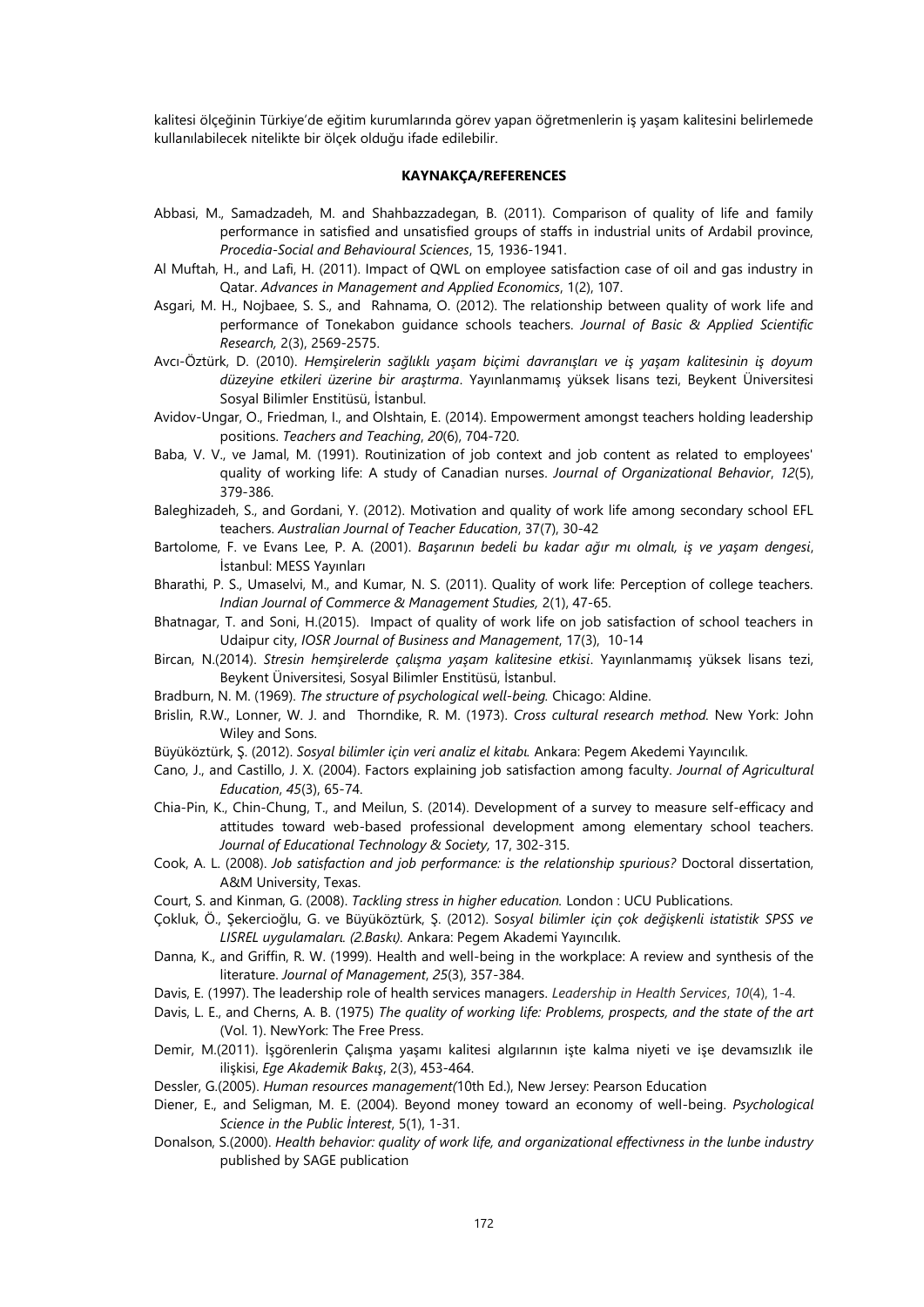- Du Plessis, A. E., Carroll, A., and Gillies, R. M. (2014). The meaning of out-of-field teaching for educational leadership. *International Journal of Leadership in Education*, 1-26.
- Easton, S. and Van Laar, D.L (2012). *User manual for the work-related quality of life (WRQoL) scale*. Portsmouth, UK: University of Portsmouth.
- Ellis, N., and Pompli, A. (2002). *Quality of working life for nurses*. Canberra: Common wealth Dept of Health and Ageing.
- Erdem, M. (2014). The level of quality of work life to predict work alienation. *Educational Sciences: Theory & Practice*, 14(2), 534-544.
- Erdem, M.(2010). Öğretmen algılarına göre liselerde iş yaşamı kalitesi ve örgütsel bağlılıkla ilişkisi. *Kuram ve Uygulamada Eğitim Yönetimi,* 16( 4), 511-536
- Erkuş, A. (2012). *Psikolojide ölçme ve ölçek geliştirme*. Ankara: Pegem Akademi Yayınları.
- Fatimah, O., Noraishah, D., Nasir, R. and Khairiddin, R. (2012). Employment security as moderator on the effect of job security on worker's job satisfaction and well-being. *Asian Social Science*, 8(9), 50- 56.
- Ford, R., (1973). Job enrichment lessons from AT and T, *Harvard Business Review*, 51(1), 96-106.
- Gadon, H. (1984). Making sense of quality of work life programs. *Business Horizons*, *27*(1), 42-46.
- Genç, N.( 2005). *Yönetim ve Organizasyon*(2. Baskı). Ankara: Seçkin Yayıncılık.
- Gillespie, N. A., Walsh, M., Winefield, A. H., Dua, J., and Stough, C. (2001). Occupational stress in universities: staff perceptions of the causes, consequences and moderators of stress. *Work and Stress*, 15(1), 53-72.
- Griffin, J. M., Fuhrer, R., Stansfeld, S. A., and Marmot, M. (2002). The importance of low control at work and home on depression and anxiety: do these effects vary by gender and social class?. *Social Science & Medicine*, *54*(5), 783-798.
- Grzywacz, J. G., and Marks, N. F. (2000). Family, work, work‐family spillover, and problem drinking during midlife. *Journal of Marriage and Family*, *62*(2), 336-348.
- Hill, E. J. (2005). Work-family facilitation and conflict, working fathers and mothers, work-family stressors and support. *Journal of Family İssues*, *26*(6), 793-819.
- Hong, K., Tan, K., and Bujang, S. (2010). Relationships between work life quality of teachers with work commitment, stress and satisfaction: A study In Kuching, Sarawak, Malaysia. *Jurnal Teknologi*, 52,  $1 - 15.$
- Iacovides, A., K.N., Fountoulakis, G.K., and Kaprins, S. (2003). The Relationship between job stress, burnout and clinical depression. *Journal of Affective Disorders,* 75, 209-221.
- Işıkhan, V. (2004). *Çalı*ş*ma hayatında stres ve ba*s*a çıkma yolları*. Ankara: Sandal Yayınları
- Karakoç, F.Y., ve Dönmez, L. (2014). Ölçek gelı̇ştı̇rme çalışmalarında temel ilkeler. *Tıp Eğitimi Dünyası*, 13(40), 39-49.
- Karaköse, B., ve Bozgeyikli, H. (2012). Örgütsel bağlılık ve çalışma yaşamı kalitesi arasındaki ilişki: rehberlik araştırma merkezlerinde çalışan personel üzerine bir çalışma. *Hak İş Uluslararası Emek ve Toplum Dergisi*, 1(2), 164-180.
- Kheirandish, S.M. (2009). *Relation between working life quality and performance of employees in Irankhodro Dizeli company*. Master's thesis. Alame Tabatabaii University.
- Kösterilioğlu, M. (2011). *İlköğretim okulu öğretmenlerin iş yaşam kalitesi ile işe yabancılaşmaları arasındaki ilişki.* Yayınlanmamış doktora tezi. Abant İzzet Baysal Üniversitesi Sosyal Bilimler Enstitüsü, Bolu.
- Lau, R. S., and May, B. E. (1998). A win-win paradigm for quality of work life and business performance. *Human Resource Development Quarterly*, *9*(3), 211-226.
- Lau, T., Wong, Y.H., Chan, K.F. and Law, M. (2001). Information technology and the work environment-does it change the way people interact at work. *Human Systems Management*, 20(3), 267-280.
- Lazarus, R. S., and Folkman, S. (1984). *Stress, appraisal, and coping.* New York: Springer.
- MacCallum, R. C., Widaman, K. F., Zhang, S., and Hong, S. (1999). Sample size in factor analysis. *Psychological Methods*, *4*(1), 84.
- Mahmoodi, N., Mohamadian, Z., Ghasemi, V. and Fallah, S. (2015). The relationship between worklife quality and high school teachers' creativity of Rasht, İran, *Indian Journal of Fundamental and Applied Life Sciences*, 5(1), 717-724
- Martel, J.P. and Dupuis, G.(2006). Quality of work life: Theoretical and methodological problems, and presentation of a new model and measuring ınstrument, *Social Indicators Research*, 77, 333-368
- Masoomzadeh, D., Feizi, M. and Alipour, H.(2013). Surveying the relationshıp between quality of work Life components and counterproductive behavior ın Ardabil province of mellat bank employees, *Arabian Journal of Business and Management Review (Nigerian Chapter)* , 1(3), 22-28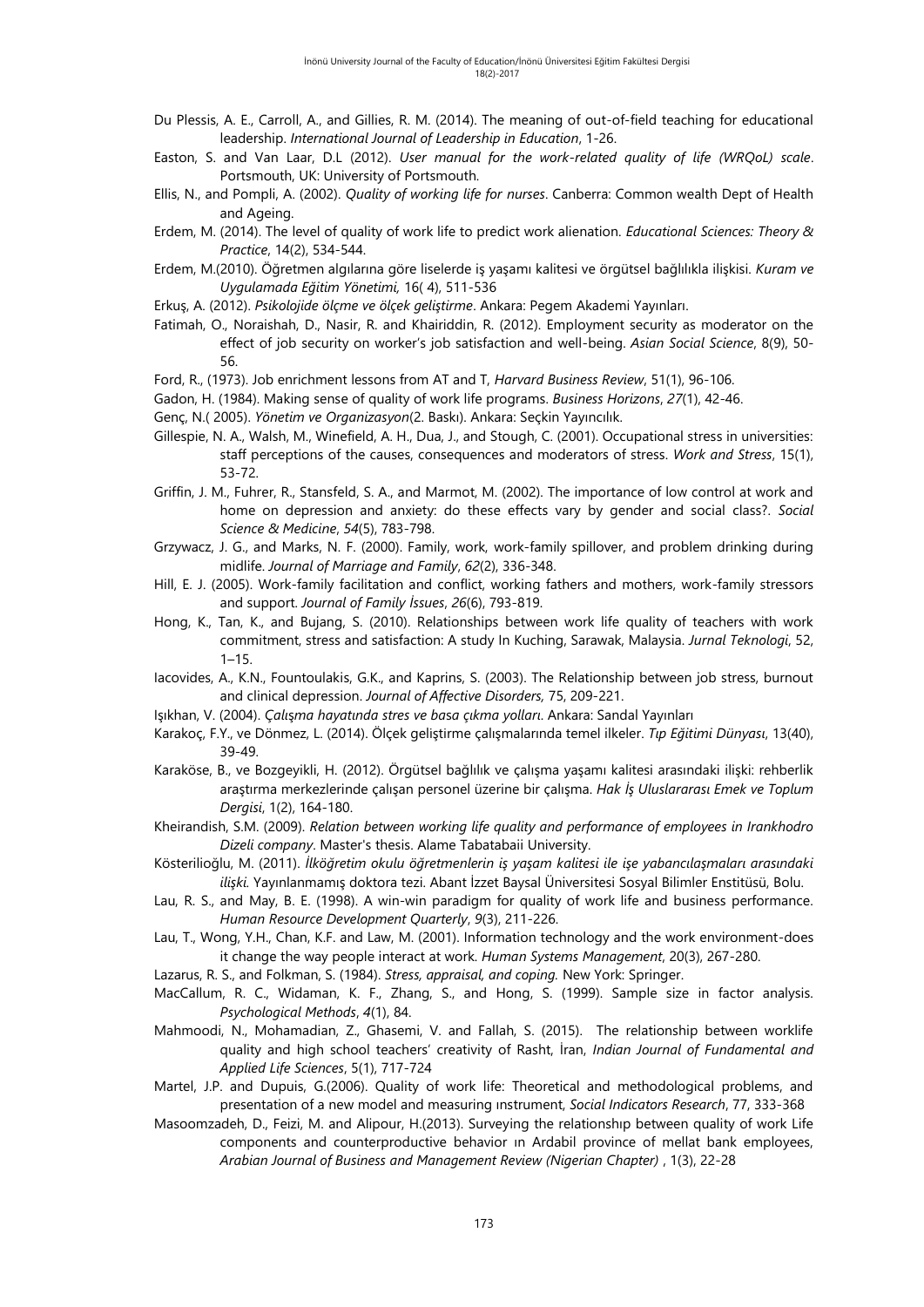- Meena, M.,and Dangayach, G. (2012). Analysis of Employee Satisfaction. *Imternational Journal of Humanities and Applied Sciences in Banking Sector , 1*, 22-77.
- Meydan, C.H. ve Şeşen H. (2015). *Yapısal Eşitlik Modellemesi AMOS Uygulamaları*. Ankara: Detay Yayıncılık.
- Michie, S., and Williams, S. (2003). Reducing work related psychological ill health and sickness absence: a systematic literature review. *Occupational and Environmental Medicine*, *60*(1), 3-9.
- Mirvis, P. H., and Lawler, E. E. (1984). Accounting for the quality of work life. *Journal of Organizational Behavior*, *5*(3), 197-212.
- Monfaredniya, N. (2008). *Examination of relation between working life quality and vocational weariness of Tehran Azad Universities employees*. MA thesis. Tehran IT University.
- Nadler, D. A., and Lawler, E. E. (1983). Quality of work life: perspectives and directions. *Organizational Dynamics*, *11*(3), 20-30.
- Nair, S. (2013). A study on the effect of quality of work life (QWL) on organizational citizenship behaviour (OCB)-with special reference to college teachers is Thrissur District, Kerala. *Integral Review-A Journal of Management*, 6(1), 34-46.
- Öztürk, G. (2011). *Public primary school teachers' perceptions of their working conditions and job stress: cases from ıstanbul and stockholm*. Institutionen för internationell Pedagogik, Stockholms universitet.
- Pedler, M., Burgoyne, J., and Boydell, T. (2001). *The learning company: Astrategy for sustainable development.* London: McGraw-Hill.
- Pfeffer, J. (2004). *Competitive advantage through people: Unleashing the power of the workforce*. Boston, MA: HBS Press.
- Pianta, R., DeCoster, C., Cabell, J., Burchinal, S., Hamre, M., . . . and Howes, C. (2014). Dose–response relations between preschool teachers' exposure to componentsof professional development and increases in quality of their interactions withchildren. *Early Childhood Research Quarterly*, 29, 499–508
- Poelmans S., O'Driscoll, M., and Beham, B. (2005). A review of international research in the field of work and family. In Poelmans SAY (Ed.), Work and family: An international research perspective (pp. 3– 46). Mahwah, NJ: Erlbaum.
- Quick, J.D., Henley, A.B., and Quick, J.C. 2004. The balancing act at work and at home. *Organizational Dynamics*, *33*(4), 426-438.
- Rai, G. (2013). Improving quality of working life among nursing home staff: is it really needed. *International Journal of Caring Sciences*, 6(3), 380-91.
- Rethinam, G. S. and Ismail, M. (2008). Constructs of quality of work life: a perspective of information and technology professionals. *European Journal of Social Sciences,* 7(1), 58-70.
- Rothmann, S. Barkhuizen, N. and Tytherleigh, M.Y. 2008. Model of work-related ill health of academic staff in a South African higher education institution, *South African Journal of Higher Education,* 22(2), 404-422.
- Saragih, S.(2011). The effects of job autonomy on work outcomes: self efficacy as an ıntervening variable, *International Research Journal of Business Studies*, 4 (3), 203–215.
- Savaşır, I. (1994). Ölçek uyarlamasındaki bazı sorunlar ve çözüm yolları. *Türk Psikoloji Dergisi, 33* (9), 27-32.
- Seçer, İ. (2015). *Psikolojik test geliştirme ve uyarlama süreci: SPSS ve LISREL uygulamaları*. Ankara: Anı Yayıncılık.
- Seligman, M.E. (2011). *Flourish: A visionary new understanding of happiness and well-being.* New York: Free Press.
- Shain, S.(2008). Stress at work, mental injury and the law in Canada: Adiscussion paper for the mental health commission of Canada, Web: http://www. mentalhealthcommission.ca/SiteCollectionDocuments/Key\_Documents/en/2009/ Stress%20at%20Work%20MHCC%20V%203%20Feb%2020 09.pdf. adlı adresten 20 Haziran 2015'te alınmıştır.
- Singh, O. P., and Singh, S. K. (2015). Quality of work life of teachers working in higher educational ınstitutions: A strategic approach towards teacher's excellence. *International Journal*, 3(9), 180- 186.
- Sirgy, J.M., Efraty, D, Siegel, P., and Lee, D. (2001). A new measure of quality of work life (QWL) based on need satisfaction and spillover theories. *Social Indicators Research, 55*(3), 241-302.
- Spector, P.E. (1986). Perceived control employees: A meta-analysis of studies concerning autonomy and participation at work. *Human Relations*, 39(11),1005 -1016.
- Stephen, A. (2012). Quality of work life in small scale ındustrial units. *Employers and Employees Perspectives,* 28(2), 262–271.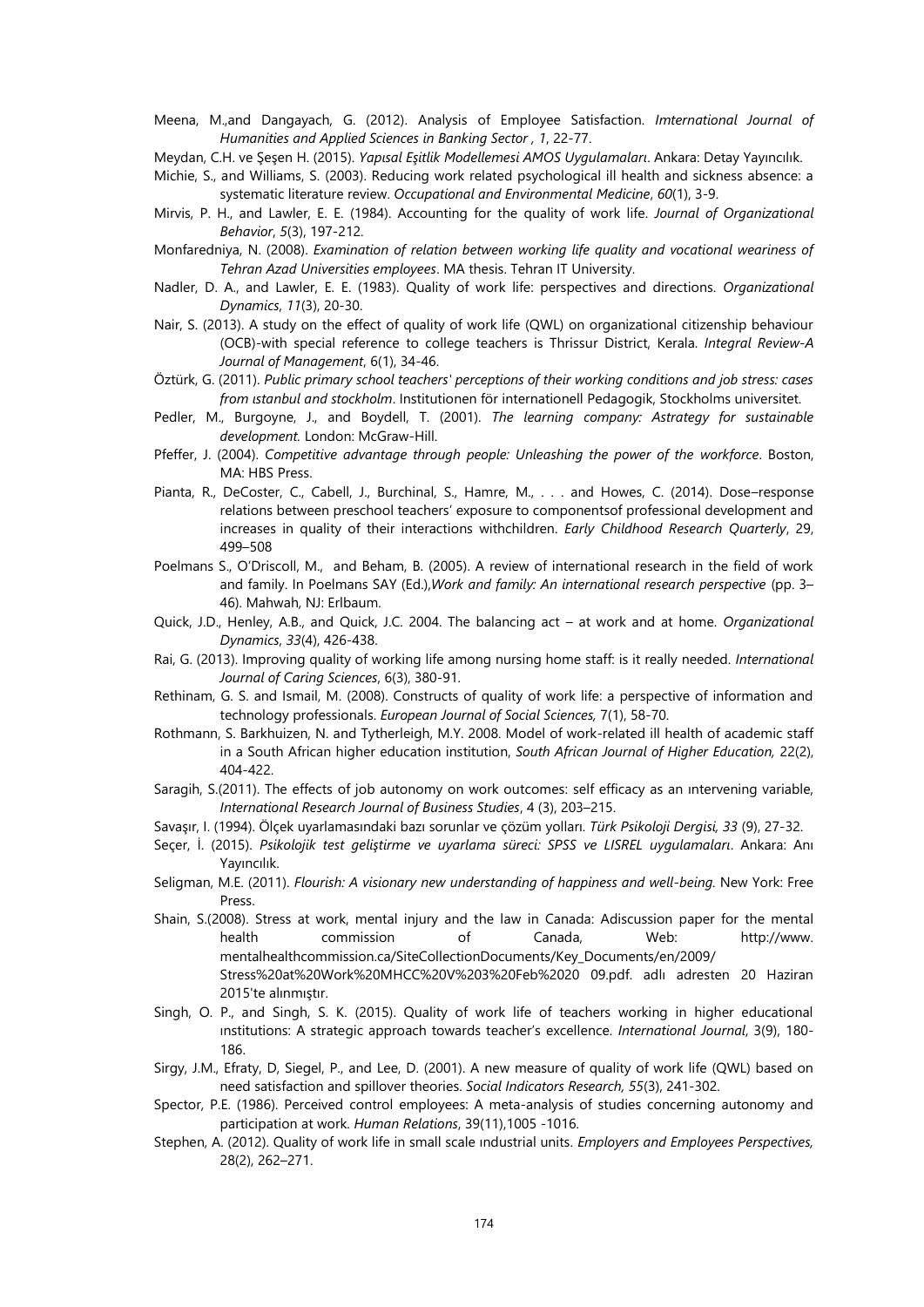- Taşdan, M. ve Erdem, M.(2010). İlköğretim okulu öğretmenlerinin iş yaşamı kalitesi ile örgütsel değer algıları arasındaki ilişki düzeyi. *Yüzüncü Yıl Üniversitesi Eğitim Fakültesi Dergisi.* 7(2), 92-113
- Taylor, J.C., (1978). An empirical examination of the dimensions of quality of working life. *Omega*, 6, 153- 160.
- Toulabi, Z., Raoufi, M., and Allahpourashraf, Y. (2013). The relationship between teachers' happiness and quality of working life. *Procedia-Social and Behavioral Sciences*, 84, 691-695.
- Tuncer, M.(2012). *Çalışma yaşam kalitesinin çalışanların işlerinden ayrılma niyetlerine etkisi: Otel işletmelerinde bir uygulama.* Yayınlanmamış doktora tezi, Gazi Üniversitesi, Eğitim Bilimleri Enstitüsü, Ankara.
- Turunç, O., Tabak, A., Şeşen, H. ve Türkyılmaz, A. (2010). Çalışma yaşamı kalitesinin prosedür adaleti, iş tatmini ve işten ayrılma niyetine etkisi. *"İş, Güç" Endüstri İlişkileri ve İnsan Kaynakları Dergisi,*  12(2), 115-134.
- Tye, B.B., and O'brien, L. (2002). Why are experienced teachers leaving the profession?. *Phi Delta Kappan*, 84(1), 24.
- Van Laar, D., Edwards, J. A. and Easton ,S.(2007). The work related quality of life scale for healthcare workers. *Journal of Clinical Nursing.* 3(60), 325-33.
- Van Schalkwyk, L., Els, C., and Rothmann, I. (2011). The moderating role of perceived organisational support in the relationship between workplace bullying and turnover intentions across sectors. *South African Journal of Human Resource Management,* 9(1), 1–13.
- Waitayangkook, C. (2003). *Quality of work life: interactional perspective with thai aspect,* University of North Texas: consultant, scri, manplaw office, Bangkook, Thailand.
- Walton, R.E. (1975). Criteria for quality of working life., L.E. Davis ve A.B. Cherns (Ed.), *The Quality of Working Life*, 93-97
- Waterman, A.S.(1993). Two conceptions of happiness: Contrasts of personal expressiveness (eudaimonia) and hedonic enjoyment. *Journal of Personality and Social Psychology, 64*, 678-691.
- World Health Organization(2002). Constitution of the world health organisation (online).Web:http://whqlibdoc.whoint/hist/official\_records/constitution.pdf. adresinden 7 Haziran 2015'te alınmıştır.
- Wyatt, T. A. and Wah, C. Y. (2001). Perceptions of quality of work life:: A Study Of Singaporean Employees Development. *Research and Practice in Human Resource Management,* 9(2), 59-76.
- Yalçın, S.(2014). *Öğretmenlerin algılarına göre okul yöneticilerinin liderlik stilleri ile öğretmenlerin iş yaşam kalitesi ve örgütsel bağlılık düzeyleri arasındaki ilişkinin incelenmesi.* Yayınlanmamış doktora tezi, Atatürk Üniversitesi, Eğitim Bilimleri Enstitüsü, Erzurum.
- Yüksel, İ. (2004). Çalışma yaşamı kalitesinin tipik ve atipik istihdam açısından incelenmesi. *Doğuş Üniversitesi Dergisi*, 5 (1), 47-58.
- Zadeh, R.H.(2016). The relationship between quality of work life, Life satisfaction and knowledge management in second high school teachers (Case study: Zabol City). *Journal of Novel Applied Sciences,*5(5), 157-160

**İletişim/Correspondence** Dr. Hüseyin AKAR huseyinakar@kilis.edu.tr

Doç. Dr. Mehmet ÜSTÜNER mehmet.ustuner@inonu.edu.tr